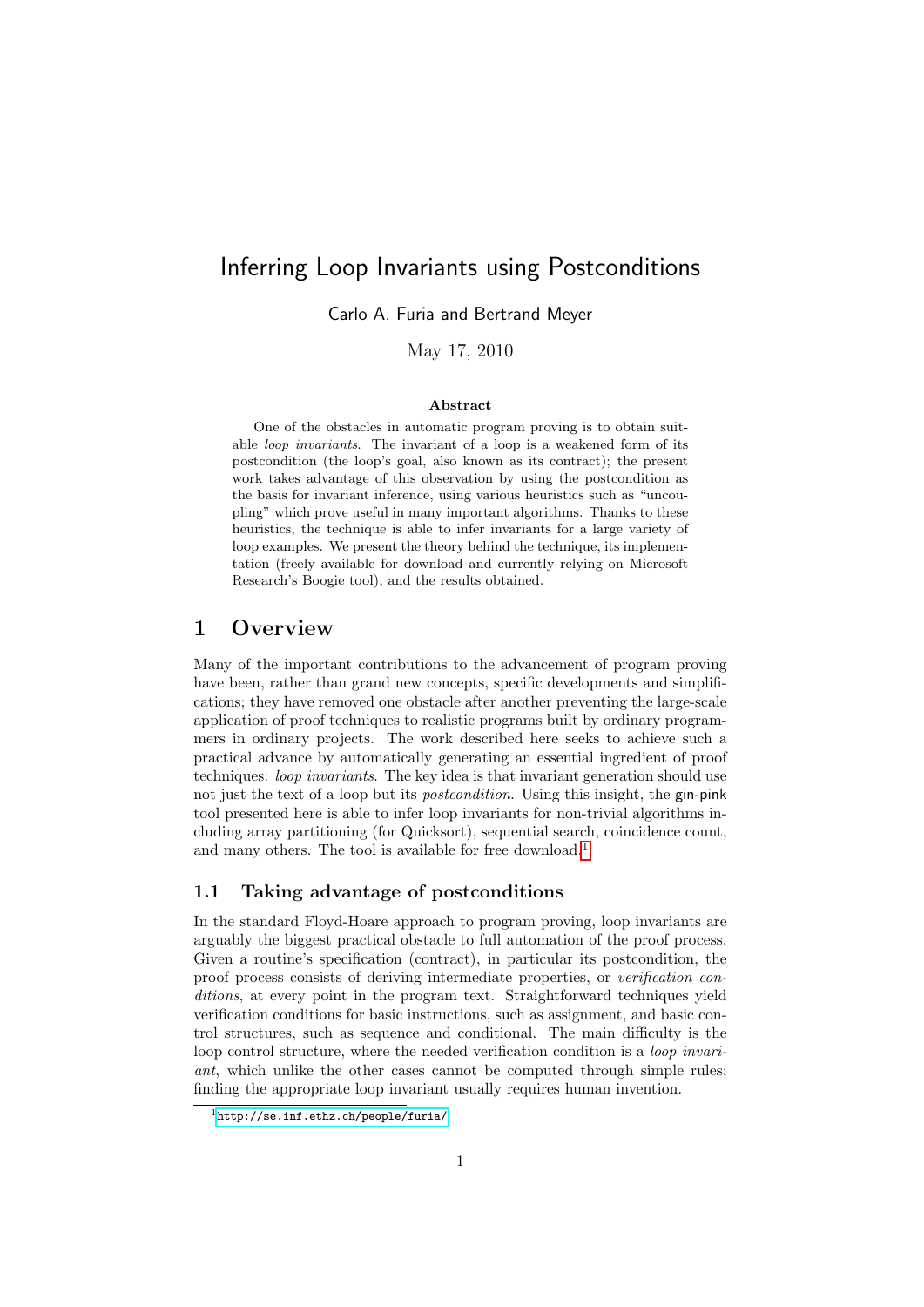Experience shows, however, that many programmers find it hard to come up with invariants. This raises the question of devising automatic techniques to infer invariants from the loop's text, in effect extending to loops the mechanisms that successfully compute verification conditions for other constructs. Loops, however, are intrinsically more difficult constructs than (for example) assignments and conditionals, so that in the current state of the art we can only hope for *heuristics* applicable to specific cases, rather than general algorithms guaranteed to yield a correct result in all cases.

While there has been considerable research on loop invariant generation and many interesting results (reviewed in the literature survey of Section [6\)](#page-16-0), most existing approaches are constrained by a fundamental limitation: to obtain the invariant they only consider the implementation of a loop. In addition to raising epistemological problems explained next, such techniques can only try to discover relationships between successive loop iterations; this prevents them from discovering many important classes of invariants.

The distinctive feature of the present work is that it uses postconditions of a routine for inferring the invariants of its loops. The postcondition is a higherlevel view of the routine, describing its goal, and hence allows inferring the correct invariants in many more cases. As will be explained in Section [3.1,](#page-6-0) this result follows from the observation that a loop invariant is always a weakened form of the loop's postcondition. Invariant inference as achieved in the present work then relies on implementing a number of *heuristics for mutating postcon*-ditions into candidate invariants; Section [2](#page-3-0) presents four such heuristics, such as uncoupling and constant relaxation, which turn out to cover many practical cases.

### 1.2 Inferring assertions: the Assertion Inference Paradox

Any program-proving technique that attempts to infer specification elements (such as loop invariants) from program texts faces a serious epistemological objection, which we may call the Assertion Inference Paradox.

The Assertion Inference Paradox is a risk of vicious circle. The goal of program proving is to establish program correctness. A program is correct if its implementation satisfies its specification; for example a square root routine implements a certain algorithm, intended to reach a final state satisfying the specification that the square of the result is, within numerical tolerance, equal to the input. To talk about correctness requires having both elements, the implementation and the specification, and assessing one against the other. But if we infer the specification from the implementation, does the exercise not become vacuous? Surely, the proof will succeed, but it will not teach us anything since it loses the fundamental property of independence between the mathematical property to be achieved and the software artifact that attempts to achieve it the problem and the solution.

To mitigate the Assertion Inference Paradox objection, one may invoke the following arguments:

• The Paradox only arises if the goal is to prove correctness. Specification inference can have other applications, such as reverse-engineering legacy software.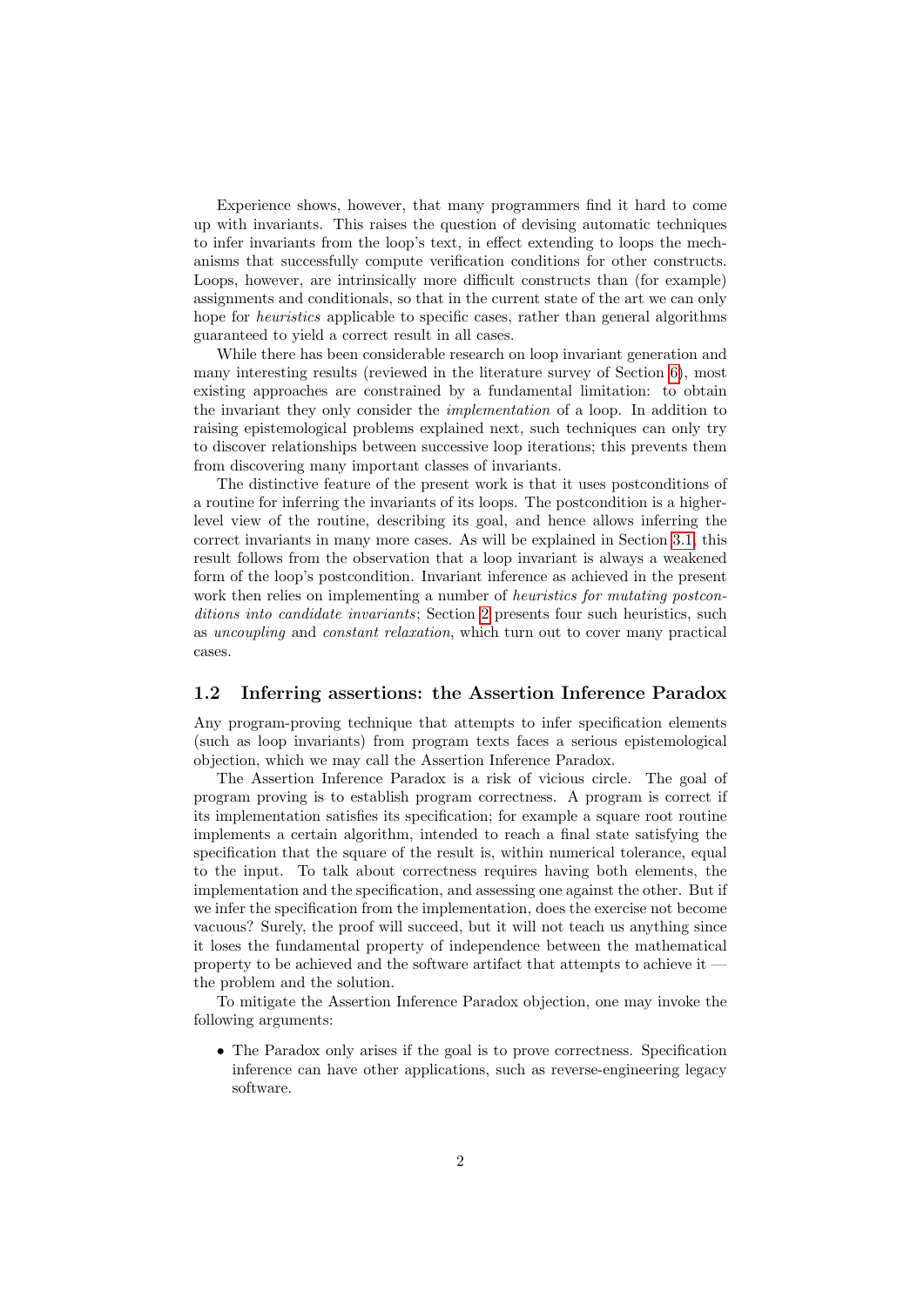- Another possible goal of inferring a specification may be to present it to a programmer, who will examine it for consistency with an intuitive understanding of its intended behavior.
- Specification inference may produce an inconsistent specification, revealing a flaw in the implementation.

For applications to program proving, however, the contradiction remains; an inferred specification not exhibiting any inconsistencies cannot provide a sound basis for a proof process.

For that reason, the present work refrains from attempting specification inference for the principal units of a software system: routines (functions, methods) and those at an even higher level of granularity (such as classes). It assumes that these routine specifications are available. Most likely they will have been written explicitly by humans, although their origin does not matter for the rest of the discussion.

What does matter is that once we have routine specifications, it becomes desirable to infer the specifications of all lower-level constructs (elementary instructions and control structures such as conditionals and loops) automatically. At those lower levels, the methodological objection expressed by the Assertion Inference Paradox vanishes: the specifications are only useful to express the semantics of implementation constructs, not to guess the software's intent. The task then becomes: given a routine specification — typically, a precondition and postcondition — derive the proof automatically by inferring verification conditions for the constructs used in the routine and proving that the constructs satisfy these conditions. No vicious circle is created.

For basic constructs such as assignments and conditional instructions, the machinery of Floyd-Hoare logic makes this task straightforward. The principal remaining difficulty is for loops, since the approach requires exhibiting a loop invariant, also known as an inductive assertion, and proving that the loop's initialization establishes the invariant and that every execution of the body (when the exit condition is not satisfied) preserves it.

A loop invariant captures the essence of the loop. Methodologically, it is desirable that programmers devise the invariant while or before devising the loop. As noted, however, many programmers have difficulty coming up with loop invariants. This makes invariants an attractive target for automatic inference.

In the present work, then, postconditions are known and loop invariants inferred. The approach has two complementary benefits:

- It does not raise the risk of circular reasoning since the specification of every program unit is given from the outside, not inferred.
- Having this specification of a loop's context available gives a considerable boost to loop invariant inference techniques. While there is a considerable literature on invariant inference, it is surprising that none of the references with which we are familiar use postconditions. Taking advantage of postconditions makes it possible — as described in the rest of this paper to derive the invariants of many important and sometimes sophisticated loop algorithms that had so far eluded other techniques.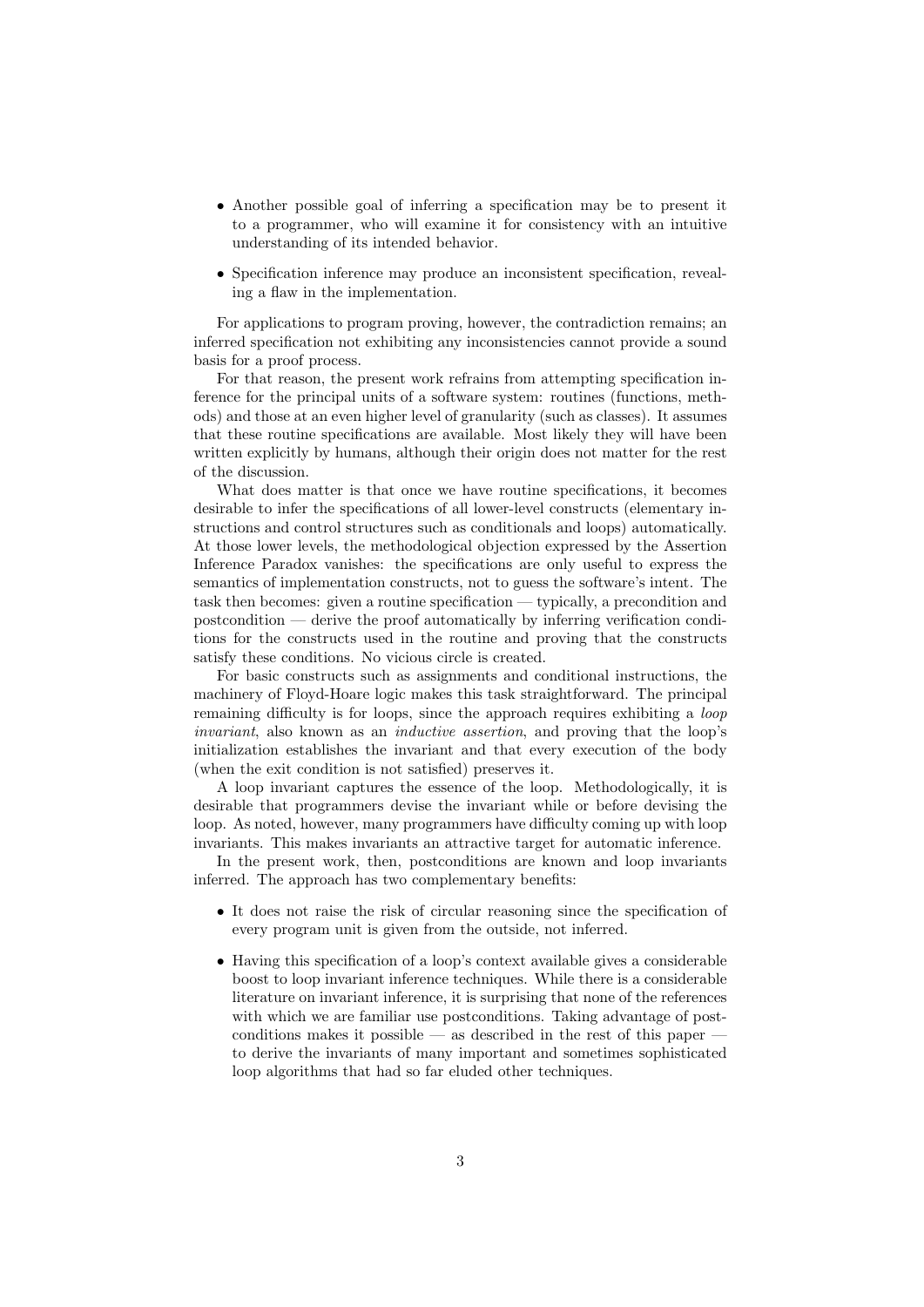# <span id="page-3-0"></span>2 Illustrative examples

This section presents the fundamental ideas behind the loop-invariant generation technique detailed in Section [4](#page-10-0) and demonstrates them on a few examples. It uses an Eiffel-like [\[30\]](#page-23-0) pseudocode, which facilitates the presentation thanks to the native syntax for contracts and loop invariants.

As already previewed, the core idea is to generate candidate invariants by mutating postconditions according to a few commonly recurring patterns. The patterns capture some basic ways in which loop iterations modify the program state towards achieving the postcondition. Drawing both from classic literature [\[19,](#page-22-0) [29\]](#page-23-1) and our own more recent investigations we consider the following fundamental patterns.

Constant relaxation [\[29,](#page-23-1) [19\]](#page-22-0): replace one or more constants by variables.

Uncoupling [\[29\]](#page-23-1): replace two occurrences of the same variable each by a different variable.

Term dropping [\[19\]](#page-22-0): remove a term, usually a conjunct.

Variable aging: replace a variable by an expression that represents the value the variable had at previous iterations of the loop.

These patterns are then usually used in combination, yielding a number of mutated postconditions. Each of these candidate invariants is then tested for initiation and consecution (see Section [3.1\)](#page-6-0) over any loop, and all verified invariants are retained.

The following examples show each of these patterns in action. The tool described in Sections [4](#page-10-0) and [5](#page-13-0) can correctly infer invariants of these (and more complex) examples.

#### <span id="page-3-1"></span>2.1 Constant relaxation

Consider the following routine to compute the maximum value in an array.

```
1 max(A:ARRAY [T]; n: INTEGR): T2 require A.length = n > 13 local i: INTEGER
4 do
5 from i := 0; Result := A[1];
6 until i \geq n7 loop
8 i := i + 19 if Result \leq A[i] then Result := A[i] end
10 end
11 ensure \forall j \bullet 1 \leq j \land j \leq n \implies A[j] \leq \text{Result}
```
Lines  $5-10$  may modify variables i and **Result** but they do not affect input argument  $n$ , which is therefore a constant with respect to the loop body. The *constant relaxation* technique replaces every occurrence of the constant  $n$ by a variable *i*. The modified postcondition,  $\forall j \bullet 1 \leq j \land j \leq i \Longrightarrow A[j] \leq j$ Result, is indeed an invariant of the loop: after every iteration the value of **Result** is the maximum value of array A over range  $[1..i]$ .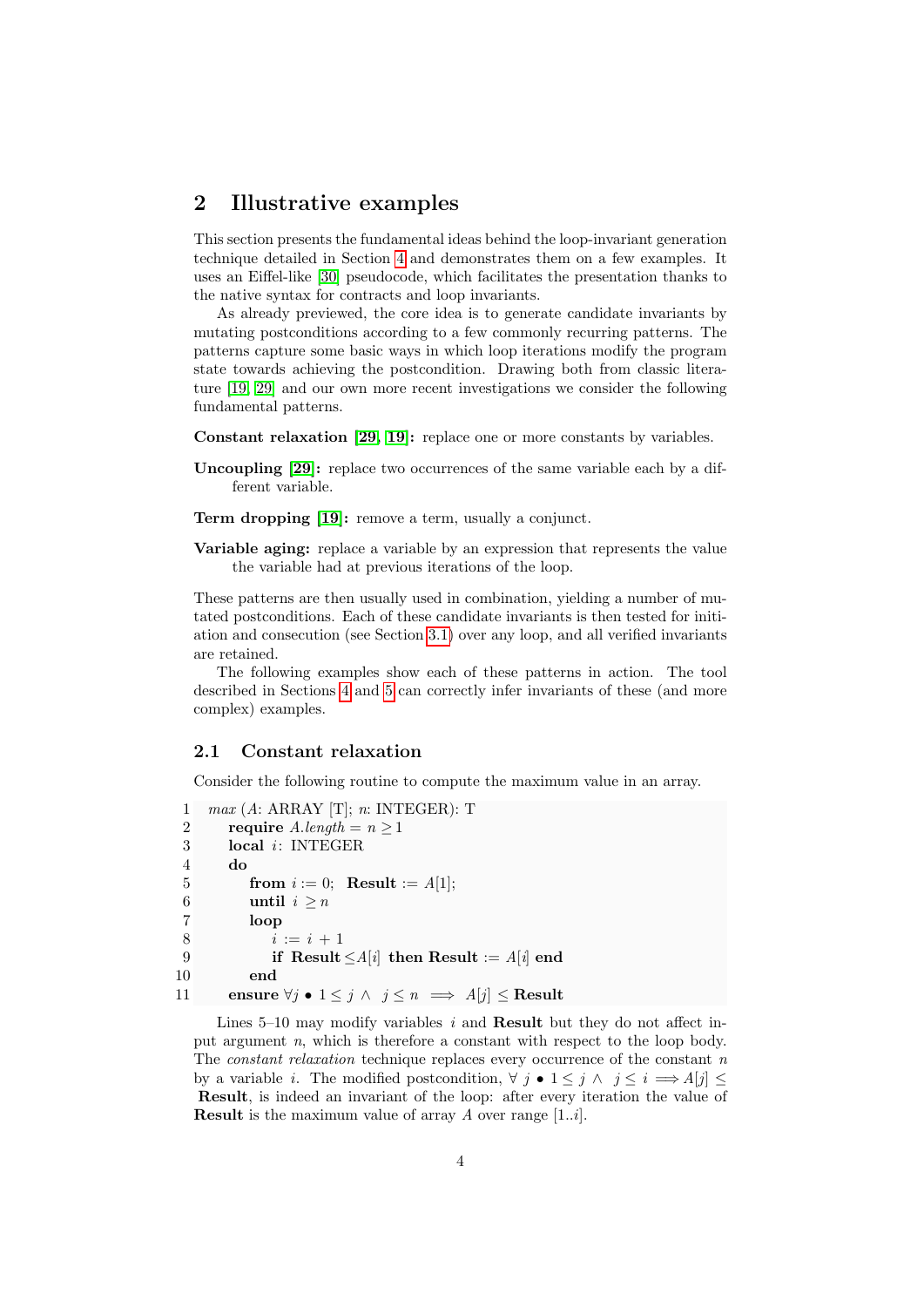#### <span id="page-4-1"></span>2.2 Variable aging

Sometimes substituting a constant by a variable in the postcondition does not yield any loop invariant because of how the loop body updates the variable. It may happen that the loop body does not "use" the latest value of the substituted variable until the next iteration. Consider for example another implementation of computing the maximum of an array, which increments variable  $i$  after using it, so that only the range  $[1..i - 1]$  of array A has been inspected after every iteration.

```
1 max_v2(A:ARRAY [T], n: INTEGR): T2 require A.length = n > 13 local i: INTEGER
4 do
5 from i := 1; Result := A[1];
6 until i > n7 loop
8 if Result \leq A[i] then Result := A[i] end
9 i := i + 110 end
11 ensure \forall j \bullet 1 \leq j \land j \leq n \implies A[j] \leq \text{Result}
```
The variable aging heuristics handles these cases by introducing an expression that represents the value of the variable at the previous iteration in terms of its current value. In the case of routine  $max_v 2$  it is straightforward that such an expression for variable i is  $i-1$ . The postcondition can be modified by first replacing variable *n* by variable *i* and then by "aging" variable *i* into  $i-1$ . The resulting formula  $\forall j \bullet 1 \leq j \land j \leq i-1 \Longrightarrow A[j] \leq$ **Result** correctly captures the semantics of the loop.

Computing the symbolic value of a variable at the "previous" iteration can be quite complex in the general case. In practice, however, a simple (e.g., flow-insensitive) approximation is often enough to get significant results. The experiments of Section [5](#page-13-0) provide a partial evidence to support this conjecture.

#### <span id="page-4-0"></span>2.3 Uncoupling

Consider the task (used as part of the Quicksort algorithm) of partitioning an array  $A$  of length  $n$  into two parts such that every element of the first part is less than or equal to a given pivot value and every element of the second part is greater than or equal to it. The following contracted routine specifies and implements such task.

```
1 partition (A: ARRAY [T]; n: INTEGER; pivot: T): INTEGER
2 require A.length = n > 13 local low index, high index: INTEGER
4 do
5 from low\_index := 1; high-index := n
6 until low\_index = high\_index7 loop
8 from −− no loop initialization
9 until low\_index = high\_index \vee A[low\_index] > pivot
```

```
10 \log_{10} \frac{low\_index}{i} := low\_index + 1 end
```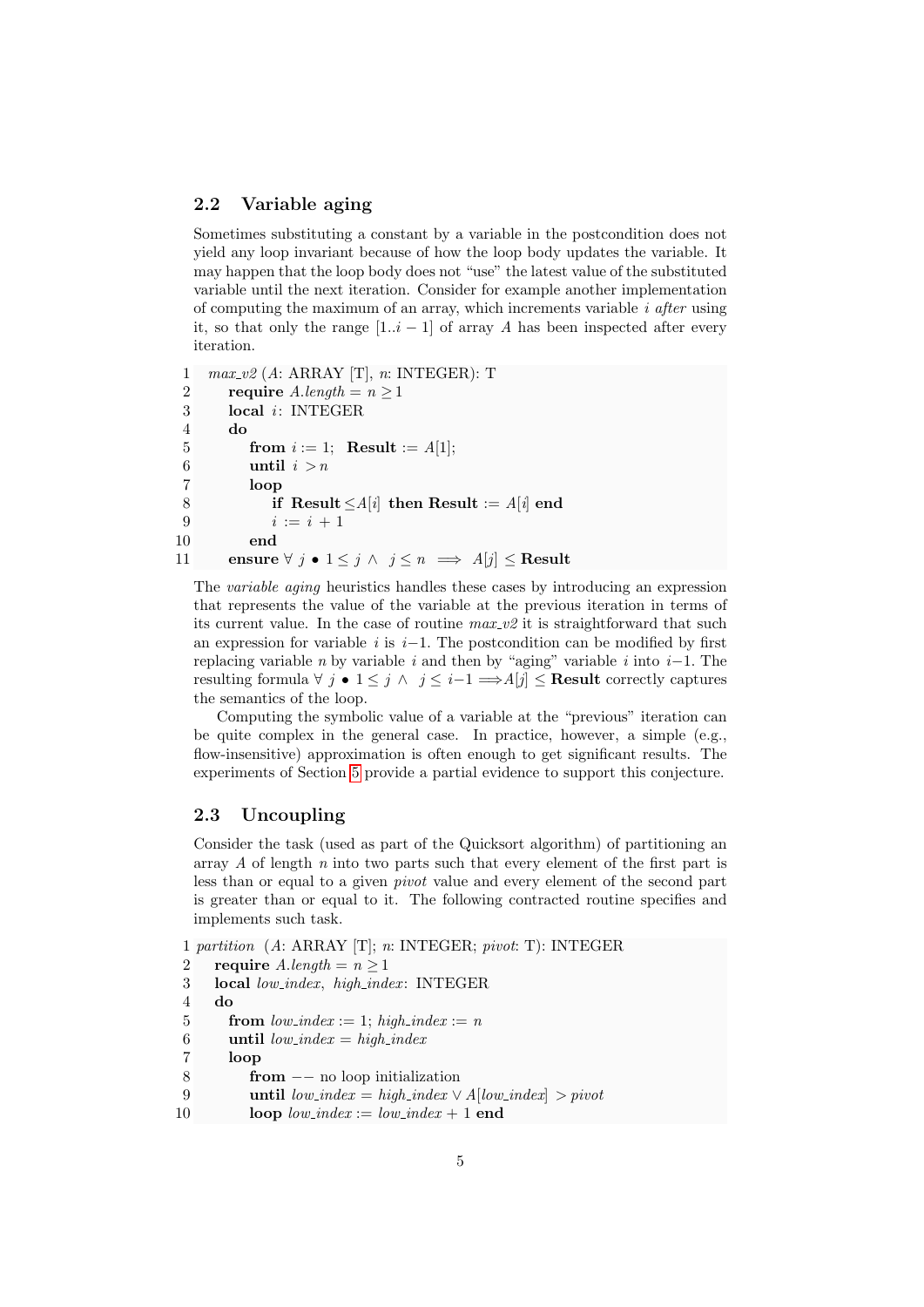11 from −− no loop initialization 12 until  $low\_index = high\_index \vee pivot > A[high\_index]$ 13 **loop** high\_index := high\_index - 1 **end**  $14$  A.swap (A, low index, high index) 15 end 16 if  $pivot \leq A[low\_index]$  then 17  $low\_index := low\_index - 1$ 18  $high\_index := low\_index$ 19 end 20 **Result** :=  $low\_index$ 21 ensure  $(\forall k \bullet 1 \leq k \land k <$ Result  $+1 \Longrightarrow A[k] \leq pivot)$ 22  $\wedge (\forall k \bullet \text{Result } < k \wedge k \leq n \Longrightarrow A[k] \geq pivot)$ 

The postcondition consists of the conjunction of two formulas (lines 21 and 22). If we try to mutate it by replacing constant **Result** by variable *low\_index* or by variable *high index* we obtain no valid loop invariant. This is because the two clauses of the postcondition should refer, respectively, to portion [1.. *low\_index*−1] and [high\_index+1..n] of the array. We achieve this by first uncoupling Result, which means replacing its first occurrence (in line 21) by variable  $low\_index$  and its second occurrence (in line 22) by variable high index. After "aging" variable *low\_index* we get the formula:

$$
(\forall k \bullet 1 \le k \land k < low\_index \implies A[k] \le pivot )
$$
  
 
$$
\land (\forall k \bullet high\_index < k \land k \le n \implies A[k] \ge pivot )
$$

The reader can check that this indeed a loop invariant of all loops in routine partition and that it allows a straightforward partial correctness proof of the implementation.

#### <span id="page-5-0"></span>2.4 Term dropping

The last mutation pattern that we consider consists simply of removing a part of the postcondition. The formula to be modified is usually assumed to be in conjunctive normal form, that is, expressed as the conjunction of a few clauses: then term dropping amounts to removing one or more conjuncts. Going back to the example of partition, let us drop the first conjunct in the postcondition. The resulting formula

$$
\forall k \quad \bullet \quad \textbf{Result} < k \ \land \ k \le n \implies A[k] \ge pivot
$$

can be further transformed through constant relaxation, so that we end up with a conjunct of the invariant previously obtained by uncoupling:  $\forall k \bullet high\_index$  $\langle k \wedge k \leq n \Longrightarrow A[k] \geq pivot$ . This conjunct is also by itself an invariant. In this example term dropping achieved by different means the same result as uncoupling.

### 3 Foundations

Having seen typical examples we now look at the technical choices that support the invariant inference tools. To decouple the loop-invariant generation technique as much as possible from the specifics of any one programming language,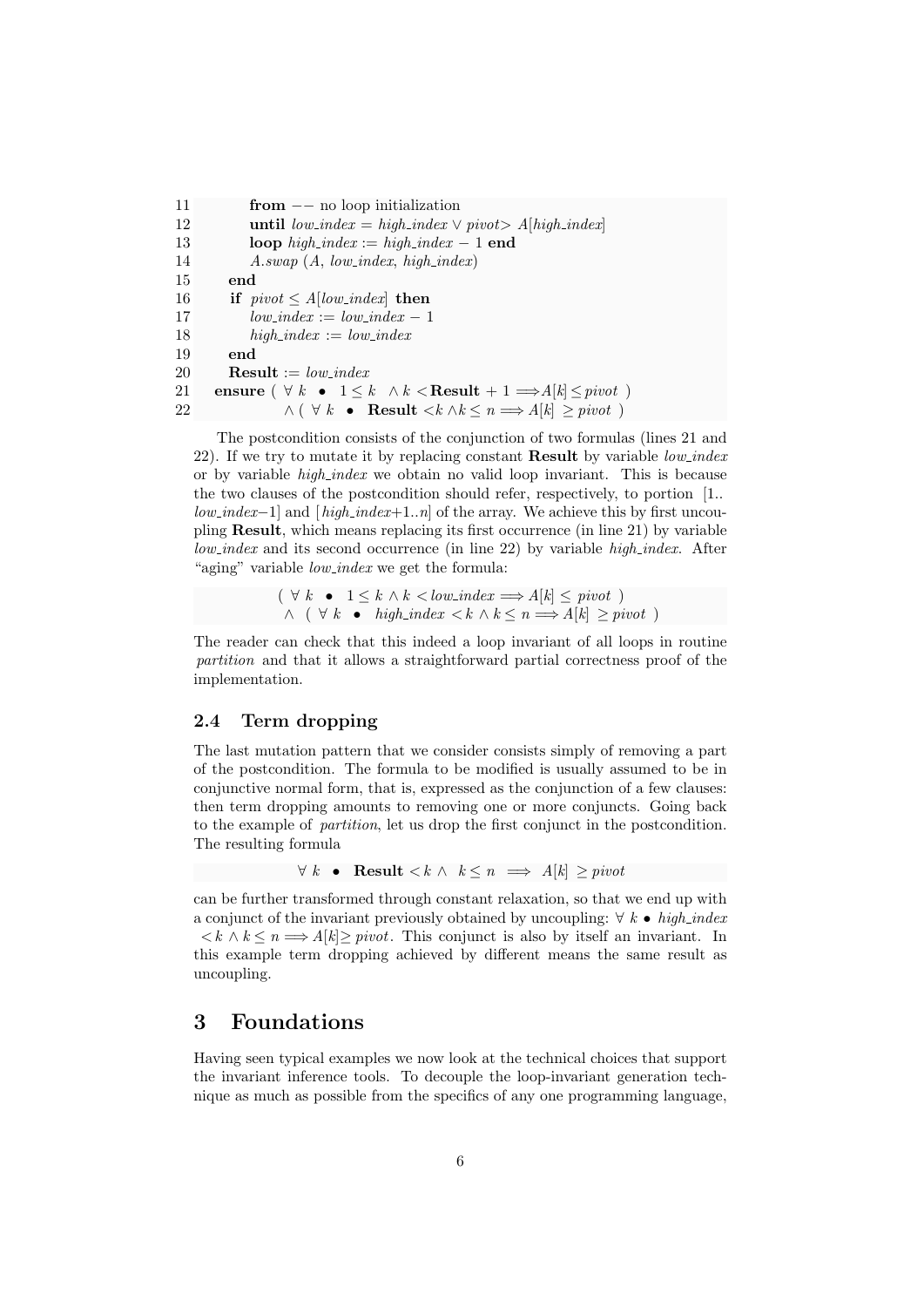we adopt Boogie from Microsoft Research [\[26\]](#page-22-1) as our concrete programming language; Section [3.2](#page-7-0) is then devoted to a concise introduction to the features of Boogie that are essential for the remainder. Sections [3.1](#page-6-0) and [3.3](#page-9-0) introduce definitions of basic concepts and some notational conventions that will be used. We assume the reader is familiar with standard formal definitions of the axiomatic semantics of imperative programs.

#### <span id="page-6-0"></span>3.1 Invariants

Proving a procedure correct amounts to verifying that:

- 1. Every computation terminates.
- 2. Every call of another procedure is issued only when the preconditions of the callee hold.
- 3. The postconditions hold upon termination.

It is impossible to establish these facts automatically for all programs but the most trivial ones without additional information provided by the user in the form of annotations. The most crucial aspect is the characterization of loops, where the expressive power of universal computation lies. A standard technique to abstract the semantics of any number of iterations of a loop is by means of loop invariants.

<span id="page-6-1"></span>**Definition 1** (Inductive loop invariant). Formula  $\phi$  is an inductive invariant of loop

#### from Init until Exit loop Body end

iff:

- *Initiation*:  $\phi$  holds after the execution of *Init*
- Consecution: the truth of  $\phi$  is preserved by every execution of Body where Exit does not hold

In the rest of the discussion, inductive invariants will be called just invariants for short. Note, however, that an invariant in the weaker sense of a property that stays true throughout the loop's execution is not necessarily an inductive invariant: in

```
from x := 1 until False loop x := -x end
```
formula  $x \ge -1$  will remain true throughout, but is not considered an inductive invariant because  $\{x \ge -1\}$   $x := -x \{x \ge -1\}$  is not a correct Hoare triple. In the remainder we will deal solely with inductive loop invariants, as is customary in the program proving literature.

From a design methodology perspective, the invariant expresses a weakened form of the loop's postcondition. More precisely [\[31,](#page-23-2) [19\]](#page-22-0), the invariant is a form of the loop's postcondition that applies to a subset of the data, and satisfies the following three properties:

1. It is strong enough to yield the postcondition when combined with the exit condition (which states that the loop has covered the entire data).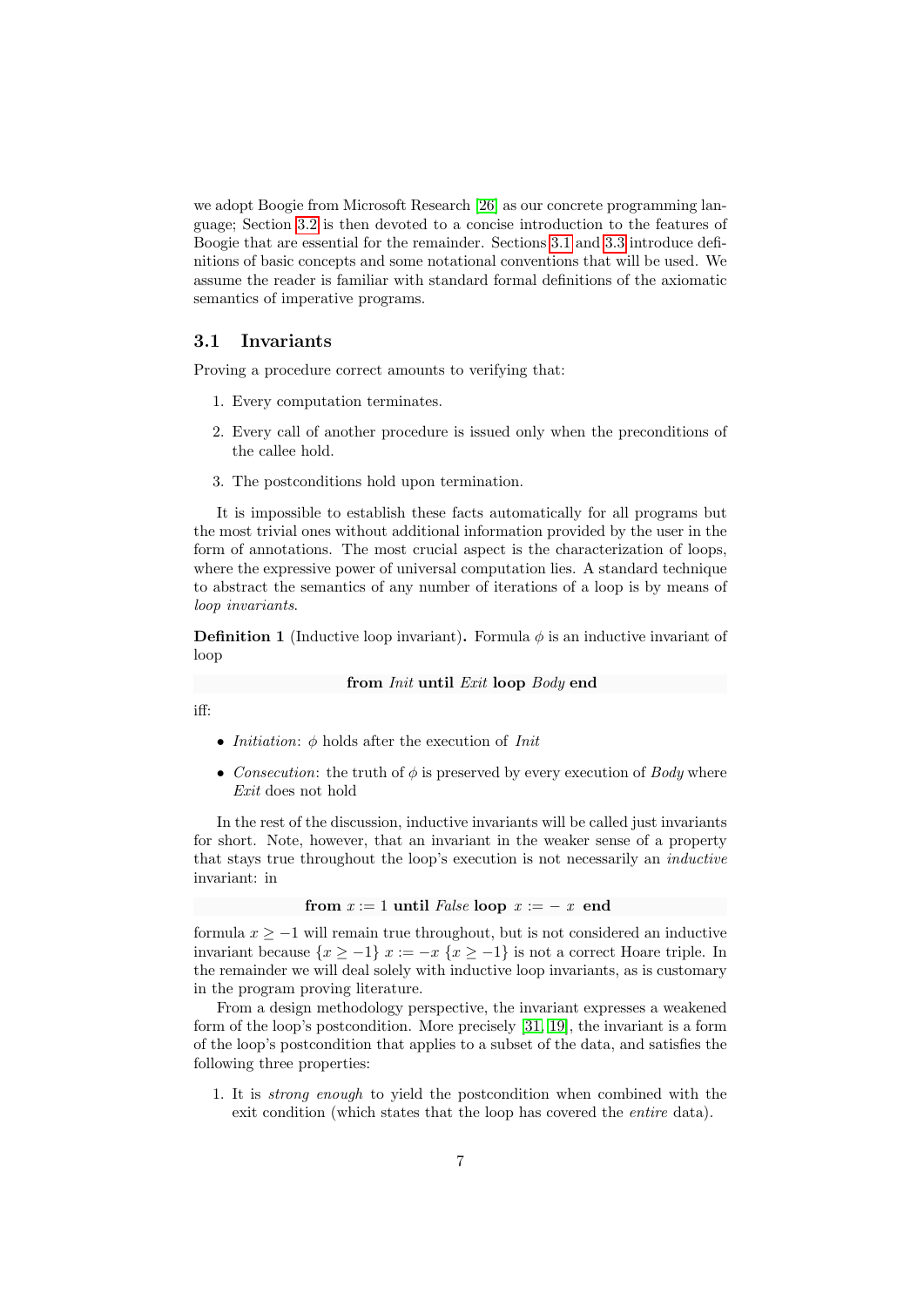- 2. It is weak enough to make it easy to write an algorithm (the loop initialization Init) that will satisfy the invariant on a subset (usually empty or trivial) of the data.
- 3. It is weak enough to make it easy to write an algorithm (the loop body Body) that, given that the invariant holds on a subset of the data that is not the entire data, extends it to cover a slightly larger subset.

"Easy", in the last two conditions, means "much easier than solving the entire original problem". The loop consists of an approximation strategy that starts with the initialization, establishing the invariant, then retains the invariant while extending the scope by successive approximations to an ever larger set of the input through repeated executions of the loop body, until it hits the exit condition, signaling that it now covers the entire data and hence satisfies the loop's postcondition. This explains that the various strategies of Section [2,](#page-3-0) such as constant relaxation and uncoupling, are heuristics for mutating the loop's postcondition into a weaker form. The present work applies the same heuristics to mutate postconditions of the *routine* that encapsulates the loop. The connection that exists between the routine's and the loop's postcondition justifies the rationale behind using weakening heuristics as mutation heuristics to generate invariant candidates.

#### <span id="page-7-0"></span>3.2 Boogie

Boogie, now in its second version, is both an intermediate verification language and a verification tool.

The Boogie language combines a typed logical specification language with an in-the-small imperative programming language with variables, procedures, contracts, and annotations. The type system comprises a few basic primitive types as well as type constructors such as one- and two-dimensional arrays. It supports a relatively straightforward encoding of object-oriented language constructs. Indeed, Boogie is part of the Spec# programming environment; mappings have been defined for other programming languages, including Eiffel [\[40\]](#page-24-0) and C [\[39\]](#page-24-1). This suggests that the results described here can be generalized to many other contexts.

The Boogie tool verifies conformance of a procedure to its specification by generating verification conditions (VC) and feeding them to an automated theorem prover (the standard one being Z3). The outcome of a verification attempt can be successful or unsuccessful. In the latter case the tool provides some feedback on what might be wrong in the procedure, in particular by pointing out what contracts or annotations it could not verify. Verification with Boogie is sound but incomplete: a verified procedure is always guaranteed to be correct, while an unsuccessful verification attempt might simply be due to limitations of the technology.

### 3.2.1 The Boogie specification language

The Boogie specification language is essentially a typed predicate calculus with equality and arithmetic. Correspondingly, formulas — that is, logic expressions — are built by combining atomic constants, logic variables, and program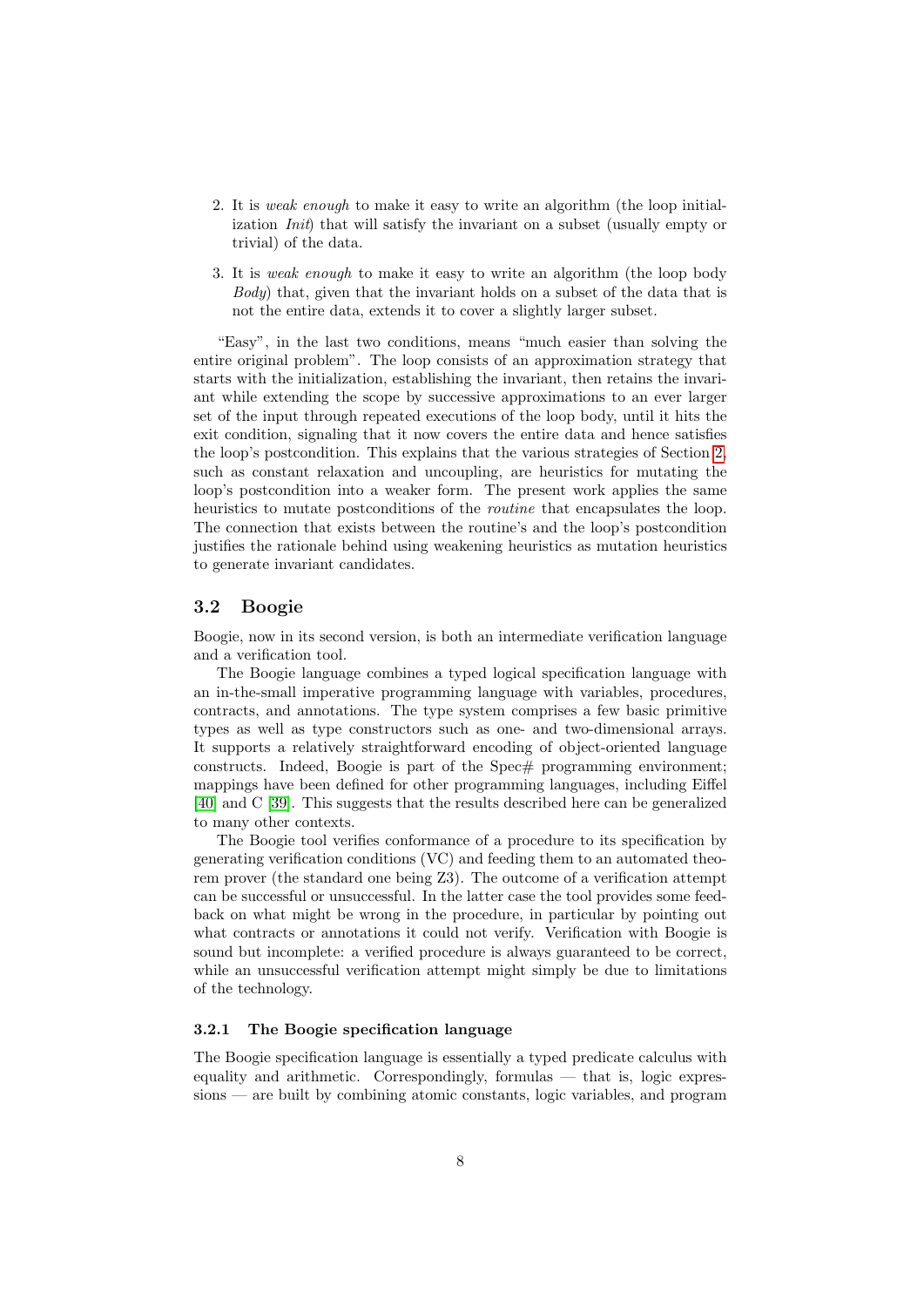variables with relational and arithmetic operators, as well as with Boolean connectives and quantifiers. For example, the following formula (from Section [2.1\)](#page-3-1) states that no element in array X within positions 1 and n is larger than  $v$ : in other words, the array has upper bound  $v$ .

$$
\forall j : \text{int} \bullet 1 \leq j \land j \leq n \implies X[j] \leq v
$$

The syntactic classes Id, Number, and Map represent constant and variable identifiers, numbers, and mappings, respectively.

Complex formulas and expressions can be postulated in axioms and parameterized by means of logic functions. Functions are a means of introducing encapsulation and genericity for formulas and complex expressions. For example, the previous formula can be parameterized into function is upper with the following signature and definition:

function is upper  $(m: \text{int}, A: array \text{ int}, low: \text{ int}, high: \text{ int})$ returns ( bool )  $\{ \forall j : \text{int} \bullet \, low \leq j \land j \leq high \implies A[j] \leq m \}$ 

Axioms constrain global constants, variables, and functions; they are useful to supply Boogie with domain knowledge to facilitate inference and guide the automated reasoning over non-trivial programs. In certain situations it might for example be helpful to introduce the property that if an array has upper bound m over range  $[low..high]$  and the element in position  $high+1$  is smaller than m then m is also the upper bound over range  $[low..high+1]$ . The following Boogie axiom will express this:

> axiom ( $\forall m$ : int, A: array int, low: int, high: int • is\_upper  $(m, A, low, high) \wedge A[high + 1] < m$  $\implies$  is\_upper  $(m, A, low, high+1)$ )

#### 3.2.2 The Boogie programming language

A Boogie program is a collection of procedures. Each procedure consists of a signature, a specification and (optionally) an implementation or body. The signature gives the procedure a name and declares its formal input and output arguments. The specification is a collection of contract clauses of three types: frame conditions, preconditions, and postconditions.

A frame condition, introduced by keyword modifies, consists of a list of global variables that can be modified by the procedure; it is useful in evaluating the side-effects of procedure call within any context. A precondition, introduced by the keyword requires, is a formula that is required to hold upon procedure invocation. A postcondition, introduced by the keyword ensures, is a formula that is guaranteed to hold upon successful termination of the procedure. For example, procedure  $max_v 2$ , computing the maximum value in an array A given its size  $n$ , has the following specification.

```
procedure max_v 2 (A: array int, n: int) returns (m: int)
  requires n \geq 1;
  ensures is max(m, A, 1, n);
```
The implementation of a procedure consists of a declaration of local variables, followed by a sequence of (possibly labeled) program statements. Figure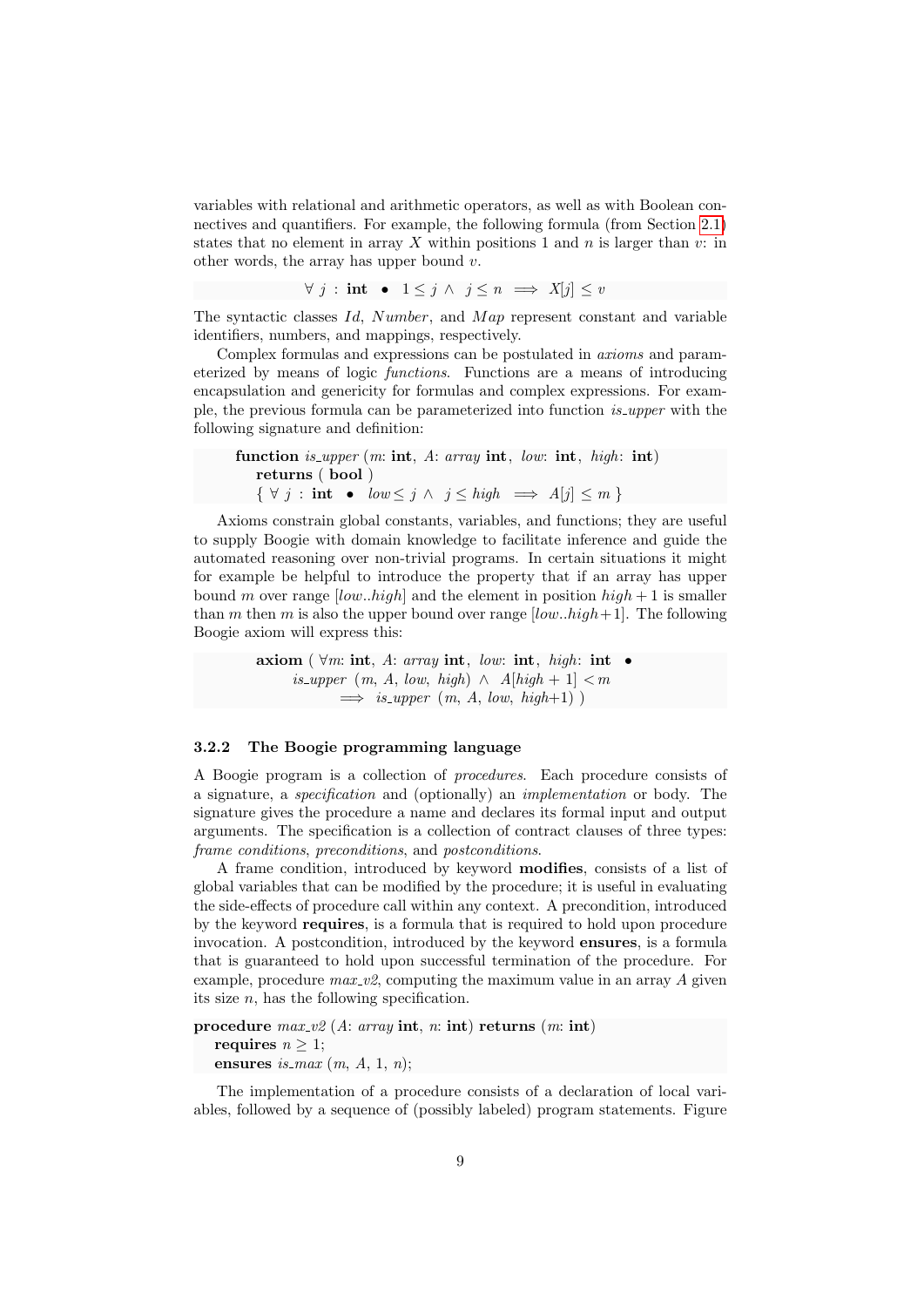|      | Statement ::= Assertion   Modification                                    |
|------|---------------------------------------------------------------------------|
|      | ConditionalBranch   Loop                                                  |
|      | Annotation ::= assert Formula   assume Formula                            |
|      | Modification $\cdots$ have Variable   Variable Id : Expression            |
|      | call [VariableId <sup>+</sup> := ] ProcedureId (Expression <sup>*</sup> ) |
|      | ConditionalBranch ::= if (Formula ) Statement* [else Statement* ]         |
| Loop | $ ::=$ while (Formula) Invariant* Statement*                              |
|      | $Invariant ::= invariant Formula$                                         |
|      |                                                                           |

<span id="page-9-1"></span>Figure 1: Simplified abstract syntax of Boogie statements

[1](#page-9-1) shows a simplified syntax for Boogie statements. Statements of class Annotation introduce checks at any program point: an assertion is a formula that must hold of every execution that reaches it for the program to be correct and an assumption is a formula whose validity at the program point is postulated. Statements of class *Modification* affect the value of program variables, by nondeterministically drawing a value for them (havoc), assigning them the value of an expression  $(:=)$ , or calling a procedure with actual arguments  $(call)$ . The usual conditional if statement controls the execution flow. Finally, the while statement supports loop iteration, where any loop can be optionally annotated with a number of Invariants (see Section [3.1\)](#page-6-0). Boogie can check whether Definition [1](#page-6-1) holds for any user-provided loop invariant.

The implementation of procedure  $max_v 2$  is:

```
var i: int;
i := 1; m := A[1];while (i \leq n){
  if (m \leq A[i]) { m := A[i]; }
  i := i + 1;}
```
While the full Boogie language includes more types of statement, any Boogie statement can be desugared into one of those in Figure [1.](#page-9-1) In particular, the only looping construct we consider is the structured **while**; this choice simplifies the presentation of our loop invariant inference technique and makes it closer as if it was defined directly on a mainstream high-level programming language. Also, there is a direct correspondence between Boogie's while loop and Eiffel's from ... until loop, used in the examples of Section [2](#page-3-0) and the definitions in Section [3.1.](#page-6-0)

#### <span id="page-9-0"></span>3.3 Notational conventions

subExp( $\phi$ , SubType) denotes the set of sub-expressions of formula  $\phi$  that are of syntactic type SubType. For example,  $\mathsf{subExp}(is\_upper(v, X,1,n), Map)$  denotes all mapping sub-expressions in  $is\_upper(v, X,1,n)$ , that is only  $X[j]$ .

replace( $\phi$ , *old*, new, \*) denotes the formula obtained from  $\phi$  by replacing every occurrence of sub-expression old by expression new. Similarly, replace( $\phi$ , old,  $new, n$ ) denotes the formula obtained from  $\phi$  by replacing only the *n*-th occurrence of sub-expression old by expression new, where the total ordering of sub-expressions is given by a pre-order traversal of the expression parse tree. For example, replace( $is\_upper(v, X,1,n), j, h, *)$  is: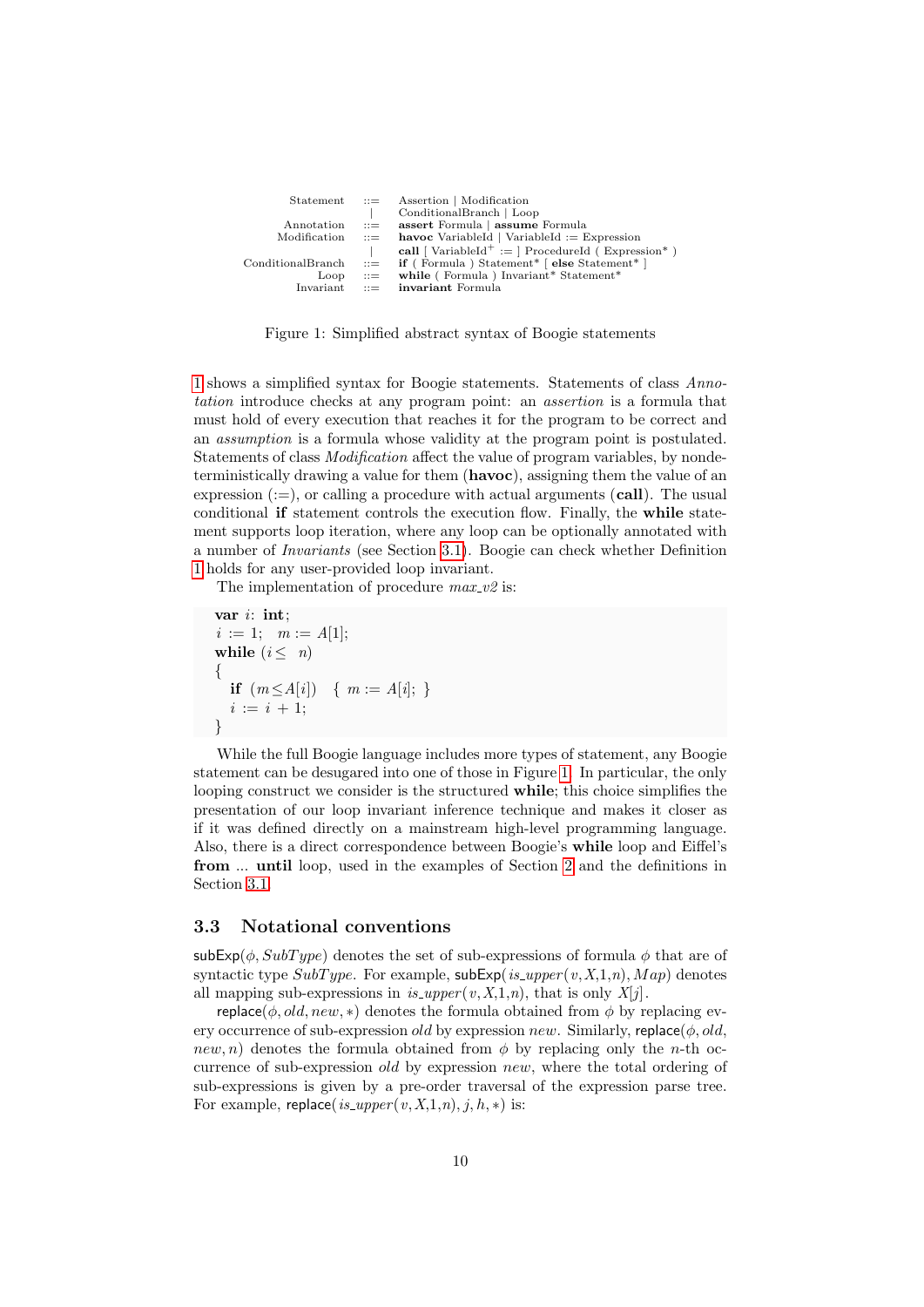|    | 1 find_invariants (a_procedure: PROCEDURE)                 |
|----|------------------------------------------------------------|
| 2  | : SET_OF [FORMULA]                                         |
| 3  | do                                                         |
| 4  | $Result := \emptyset$                                      |
| 5  | for each <i>post</i> in postconditions $(a$ -procedure) do |
| 6  | for each <i>loop</i> in outer_loops( $a\_procedure$ ) do   |
|    | -- compute all mutations of post                           |
| 8  | -- according to chosen strategies                          |
| 9  | $mutations := build\_mutations(root, loop)$                |
| 10 | for each <i>formula</i> in <i>mutations</i> do             |
| 11 | for each $any\_loop$ in $loops(a\_procedure)$ do           |
| 12 | if is_invariant( $formula, any\_loop$ ) then               |
| 13 | $Result := Result \cup \{formula\}$                        |

<span id="page-10-1"></span>Figure 2: Procedure find invariants

 $\forall h : \text{int} \bullet \, low \leq h \land \, h \leq high \implies A[h] \leq m$ 

while replace( $is\_upper(v, X,1,n), j, h, 4$ ) is:

 $\forall j : \text{int} \bullet \, low \leq j \land j \leq high \implies A[h] \leq m$ 

Given a while loop  $\ell$ : while  $(\ldots) \{ Body\}$ , targets( $\ell$ ) denotes the set of its targets: variables (including mappings) that can be modified by its Body; this includes global variables that appear in the modifies clause of called procedures.

Given a **procedure** foo, variables(foo) denotes the set of all variables that are visible within foo, that is its locals and any global variable.

A loop  $\ell'$  is nested within another loop  $\ell$ , and we write  $\ell' \prec \ell$ , iff  $\ell'$  belongs to the *Body* of  $\ell$ . Notice that if  $\ell' \prec \ell$  then targets( $\ell'$ )  $\subseteq$  targets( $\ell$ ). Given a procedure *foo*, its *outer* while loops are those in its body that are not nested within any other loop.

## <span id="page-10-0"></span>4 Generating loop invariants from postconditions

This section presents the loop invariant generation algorithm in some detail.

#### 4.1 Main algorithm

The pseudocode in Figure [2](#page-10-1) describes the main algorithm for loop-invariant generation. The algorithm operates on a given procedure and returns a set of formulas that are invariant of some loop in the procedure. Every postcondition post among all postconditions postconditions  $(a\text{-}procedure)$  of the procedure is considered separately (line 5). This is a coarse-grained yet effective way of implementing the term-dropping strategy outlined in Section [2.4:](#page-5-0) the syntax of the specification language supports splitting postconditions into a number of conjuncts, each introduced by the ensures keyword, hence each of these conjuncts is modified in isolation. It is reasonable to assume that the splitting into ensures clauses performed by the user separates logically separated portions of the postcondition, hence it makes sense to analyze each of them separately.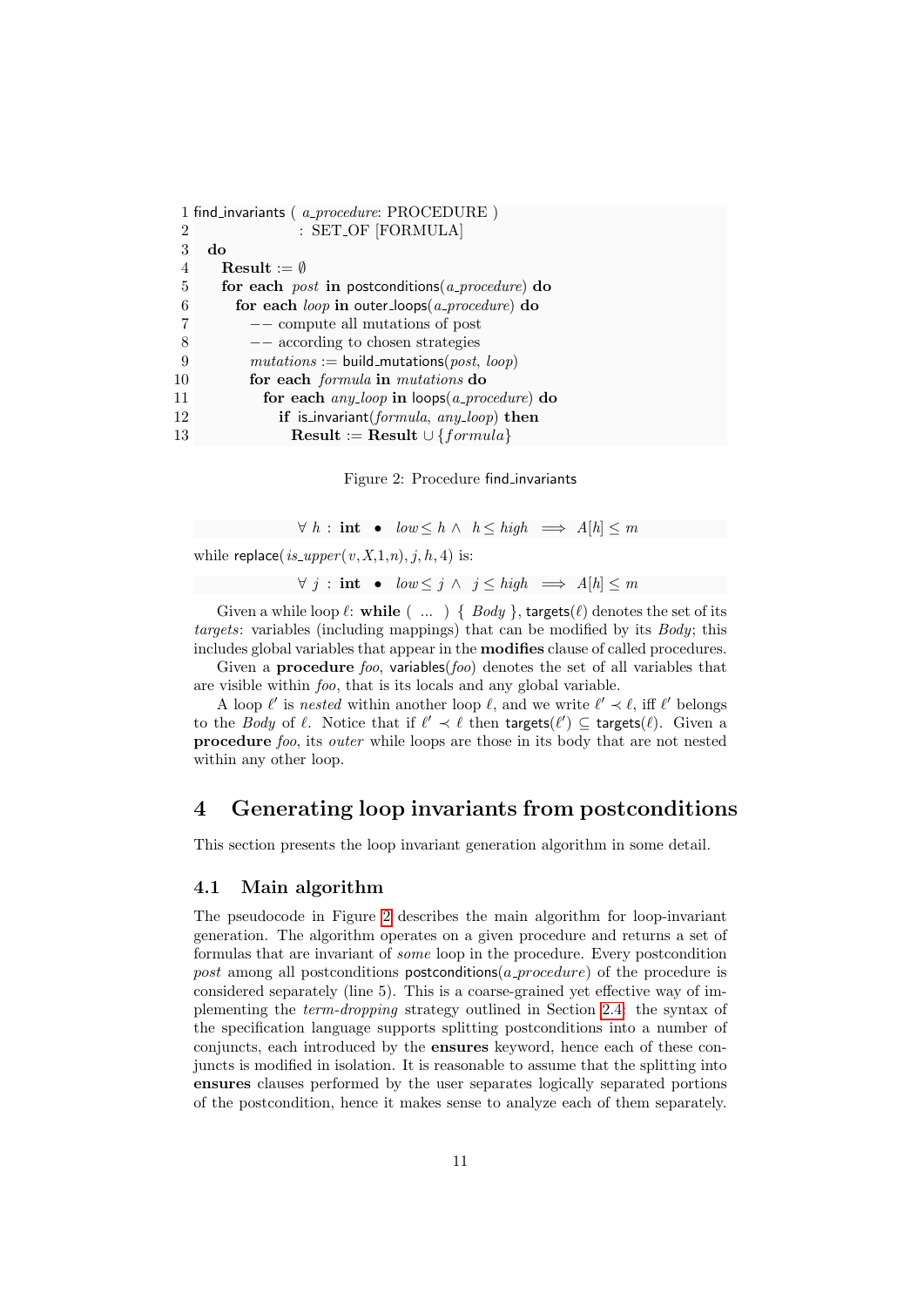```
1 build_mutations ( post: FORMULA; loop: LOOP )
 \begin{array}{ll} \texttt{2} & \texttt{1} & \texttt{1} \\ \texttt{2} & \texttt{1} & \texttt{2} \\ \texttt{3} & \texttt{3} & \texttt{3} \\ \texttt{4} & \texttt{5} & \texttt{4} \\ \texttt{5} & \texttt{6} & \texttt{5} \\ \texttt{7} & \texttt{7} & \texttt{6} \\ \texttt{8} & \texttt{8} & \texttt{7} \\ \texttt{9} & \texttt{10} & \texttt{8} \\ \texttt{11} & \texttt{11} & \texttt{12} \\ \texttt{12} & \texttt{13} & \texttt{3 do
 4 Result := \{post\}5 all_subexpressions := \mathsf{subExp}(post, Id) \cup6 subExp(post, Number) ∪
 7 subExp(post, Map)8 for each constant in all_subexpressions \targets(loop) do
 9 for each variable in targets(loop) do
10 Result := Result ∪
11 coupled mutations(post, constant, variable) ∪
12 uncoupled_mutations(post, constant, variable)
```
<span id="page-11-0"></span>Figure 3: Procedure build\_mutations

This assumption might fail, of course, and in such cases the algorithm can be enhanced to consider more complex combinations of portions of the postcondition. However, one should only move to this more complex analysis if the basic strategy — which is often effective — fails. This enhancement belongs to future work.

The algorithm of Figure [2](#page-10-1) then considers every *outer* while loop (line 6). For each of them, it computes a set of mutations of postcondition post (line 9) according to the heuristics of Section [2.](#page-3-0) It then examines each mutation to determine if it is invariant to any loop in the procedure under analysis (lines  $10–13$ ), and finally it returns the set **Result** of mutated postconditions that are invariants to some loop. For is invariant  $(formula, loop)$ , the check consists of verifying whether initiation and consecution hold for formula with respect to loop, according to Definition [1.](#page-6-1) How to do this in practice is non-trivial, because loop invariants of different loops within the same procedure may interact in a circular way: the validity of one of them can be established only if the validity of the others is known already and vice versa.

This was the case of partition presented in Section [2.3.](#page-4-0) Establishing consecution for the modified postcondition in the outer loop requires knowing that the same modified postcondition is invariant to each of the two internal while loops (lines 8–13) because they belong to the body of the outer while loop. At the same time, establishing initiation for the first internal loop requires that consecution holds for the outer while loop, as every new iteration of the external loop initializes the first internal loop. Section [5](#page-13-0) discusses a straightforward, yet effective, solution to this problem.

#### 4.2 Building mutated postconditions

Algorithm build mutations  $(post, loop)$ , described in Figure [3,](#page-11-0) computes a set of modified versions of postcondition formula post with respect to outer while loop loop. It first includes the unchanged postcondition among the mutations (line 4). Then, it computes (lines  $5-7$ ) a list of sub-expressions of post made of atomic variable identifiers (syntactic class  $Id$ ), numeric constants (syntactic class  $Number$ ) and references to elements in arrays (syntactic class  $Map$ ). Each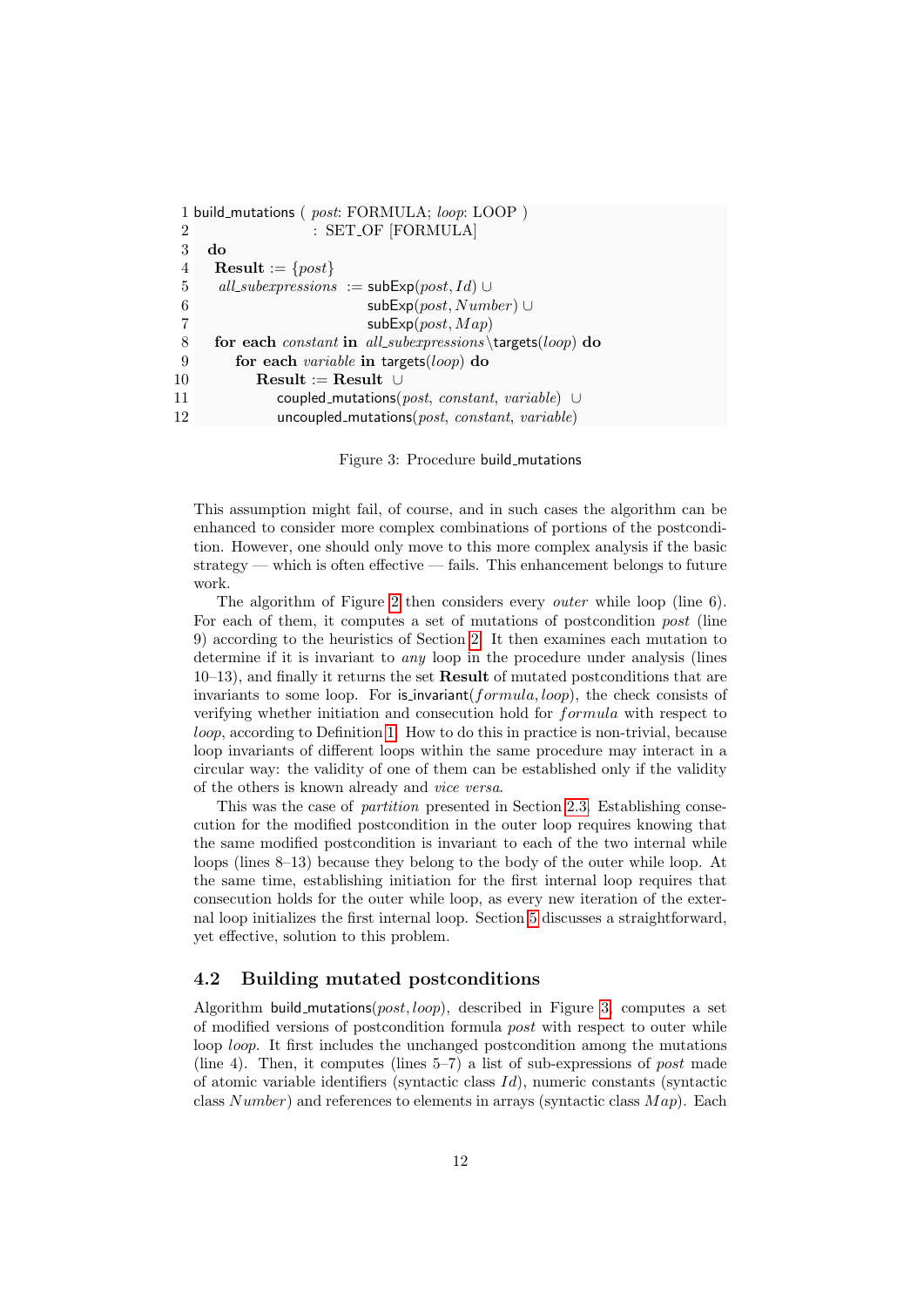```
1 coupled mutations
2 ( post: FORMULA; constant, variable: EXPRESSION )
3 : SET OF [FORMULA]
4 do
5 Result := replace(post, constant, variable, *)6 aged_variable := \text{aging}(variable, loop)7 Result := Result ∪
8 replace(post, constant, aged_variable, ∗)
```
<span id="page-12-0"></span>Figure 4: Procedure coupled mutations

of these sub-expressions that loop does not modify (i.e., it is not one of its targets) is a constant with respect to the loop. The algorithm then applies the constant relaxation heuristics of Section [2.1](#page-3-1) by relaxing constant into any *variable* among the *loop*'s targets (lines  $8-9$ ). More precisely, it computes two sets of mutations for each pair  $\langle constant, variable \rangle$ : in one uncoupling, described in Section [2.3,](#page-4-0) is also applied (lines 12 and 11, respectively).

The fact that any target of the loop is a candidate for substitution justifies our choice of considering only outer while loops: if a loop  $\ell'$  is nested within another loop  $\ell$  then targets( $\ell'$ )  $\subseteq$  targets( $\ell$ ), so considering outer while loops is a conservative approximation that does not overlook any possible substitution.

#### 4.3 Coupled mutations

The algorithm in Figure [4](#page-12-0) applies the constant relaxation heuristics to postcondition post without uncoupling. Hence, relaxing *constant* into *variable* simply amounts to replacing every occurrence of *constant* by *variable* in post (line 5); i.e., replace(*post, constant, variable*, ∗) using the notation introduced in Section [3.3.](#page-9-0) Afterward, the algorithm applies the other aging heuristics (introduced in Section [2.2\)](#page-4-1): it computes the "previous" value of variable in an execution of loop (line 6) and it substitutes the resulting expression for constant in post (lines 7–8).

While the implementation of function aging could be very complex we adopt the following unsophisticated approach. For every possible acyclic execution path in *loop*, we compute the symbolic value of *variable* with initial value  $v_0$ as a symbolic expression  $\epsilon(v_0)$ . Then we obtain aging(*variable, loop*) by solving the equation  $\epsilon(v_0) = variable$  for  $v_0$ , for every execution path.<sup>[2](#page-12-1)</sup> For example, if the loop simply increments variable by one, then  $\epsilon(v_0) = v_0 + 1$  and therefore  $aging(variable, loop) = variable - 1$ . Again, while the example is unsophisticated it is quite effective in practice; indeed, most of the times it is enough to consider simple increments or decrements of *variable* to get a "good enough" aged expression.

<span id="page-12-1"></span><sup>&</sup>lt;sup>2</sup>Note that  $\frac{1}{2}$  aging(*variable, loop*) is in general a set of expressions, so the notation at lines 6–8 in Figure [4](#page-12-0) is a shorthand.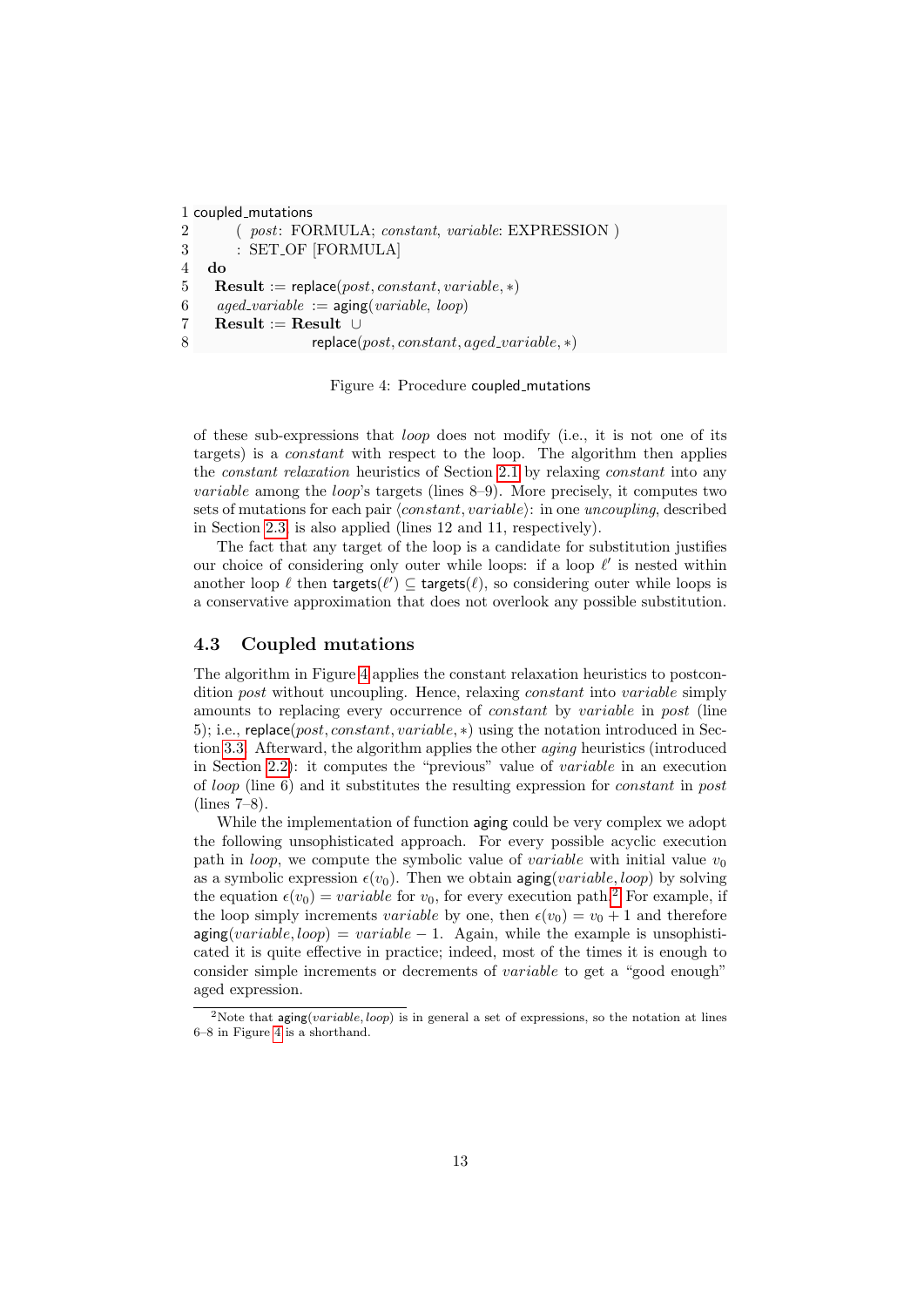```
1 uncoupled_mutations
 2 (post: FORMULA; constant, variable: EXPRESSION)
 3 : SET OF [FORMULA]
 4 do
 5 Result := \emptyset; index := 1
 6 for each occurrence of constant in post do
 7 Result := Result ∪
 8 \qquad \{ \text{replace}(post, constant, variable, index) \}9 aged\_variable := \text{aging}(variable, loop)10 Result := Result ∪
11 {replace(post, constant, aged_variable, index)}
12 index := index + 1
```
<span id="page-13-1"></span>Figure 5: Procedure uncoupled\_mutations

#### 4.4 Uncoupled mutations

The algorithm of Figure [5](#page-13-1) is a variation of the algorithm of Figure [4](#page-12-0) applying the uncoupling heuristics outlined in Section [2.3.](#page-4-0) It achieves this by considering every occurrence of *constant* in *post* separately when performing the substitution of constant into variable (line 6). Everything else is as in the non-uncoupled case; in particular, aging is applied to every candidate for substitution.

This implementation of uncoupling relaxes one occurrence of a constant at a time. This is not the most general implementation of uncoupling, as in some cases it might be useful to substitute different occurrences of the same constant by different variables. This was the case of partition discussed in Section [2.3,](#page-4-0) where relaxing two occurrences of the same constant **Result** into two different variables was needed in order to get a valid invariant. Section [2.4](#page-5-0) showed, however, that the term-dropping heuristics would have made this "double" relaxation unnecessary for the procedure.

## <span id="page-13-0"></span>5 Implementation and experiments

We developed a command-line tool code-named gin-pink (Generation of INvariants by PostcondItioN weaKening) implementing in Eiffel the loop-invariant inference technique described in Section [4.](#page-10-0) While we plan to integrate gin-pink into EVE (the Eiffel Verification Environment<sup>[3](#page-13-2)</sup>) where it will analyze the code resulting from the translation of Eiffel into Boogie [\[40\]](#page-24-0), its availability as a standalone tool makes it possible to use it for languages other than Eiffel provided a Boogie translator is available.

gin-pink applies the algorithm of Figure [2](#page-10-1) to some selected procedure in a Boogie file provided by the user. After generating all mutated postconditions it invokes the Boogie tool to determine which of them is indeed an invariant: for every candidate invariant I, a new copy of the original Boogie file is generated with  $I$  declared as invariant of all loops in the procedure under analysis. It then repeats the following until either Boogie has verified all current declarations of  $I$  in the file or no more instances of  $I$  exist in the procedure:

<span id="page-13-2"></span> ${}^{3}$ <http://eve.origo.ethz.ch>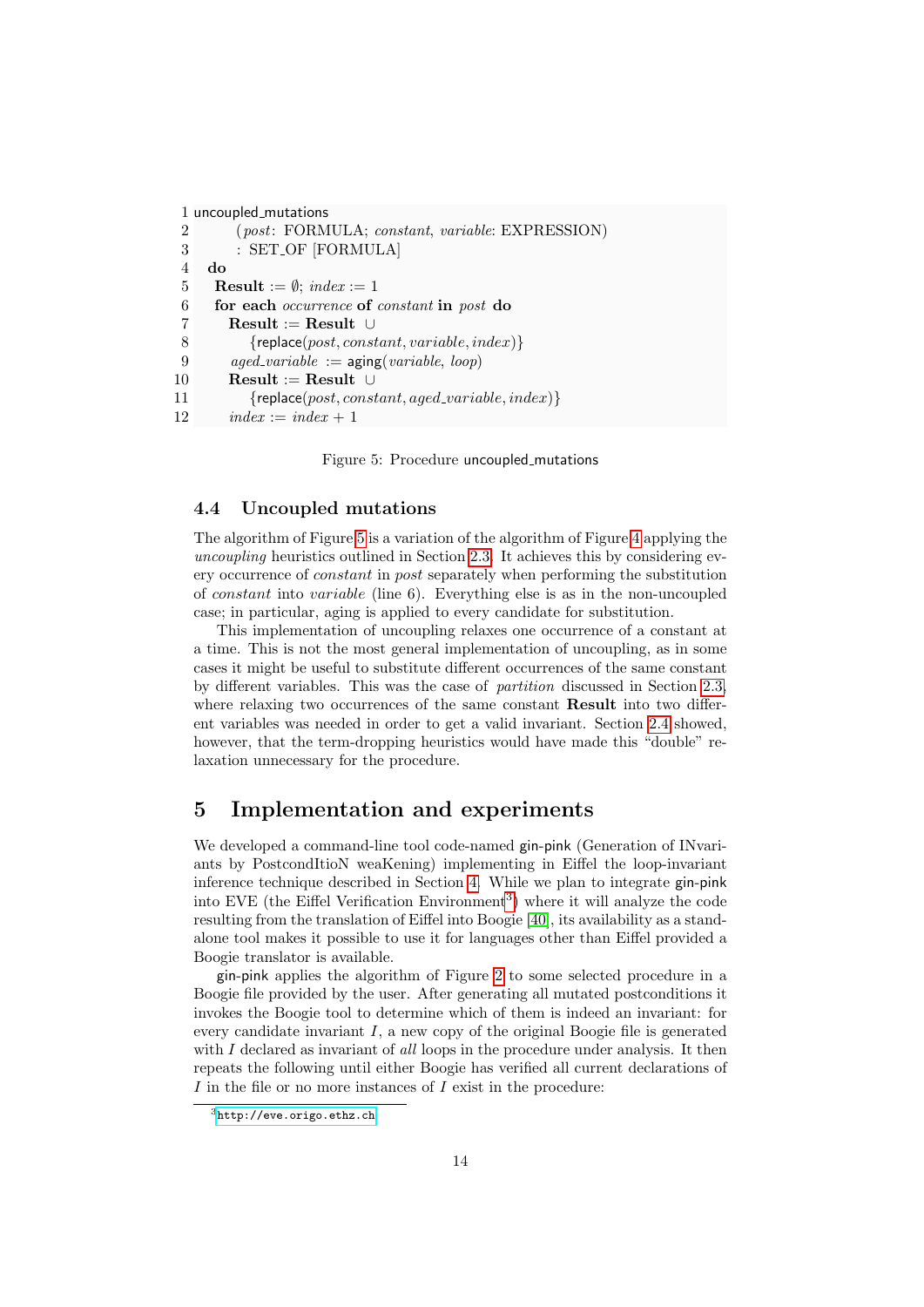- 1. Use Boogie to check whether the current instances of I are verified invariants, that is they satisfy initiation and consecution.
- 2. If any candidate fails this check, comment it out of the file.

In the end, the file contains all invariants that survive the check, as well as a number of commented out candidate invariants that could not be checked. If no invariant survives or the verified invariants are unsatisfactory, the user can still manually inspect the generated files to see if verification failed due to the limited reasoning capabilities of Boogie.

When generating candidate invariants, gin-pink does not apply all heuristics at once but it tries them incrementally, according to user-supplied options. Typically, the user starts out with just constant relaxation and checks if some non-trivial invariant is found. If not, the analysis is refined by gradually introducing the other heuristics — and thus increasing the number of candidate invariants as well. In the experiments below we briefly discuss how often and to what extent this is necessary in practice.

Experiments Table [1](#page-15-0) summarizes the results of a number of experiments with gin-pink with a number of Boogie procedures obtained from Eiffel code. We carried out the experimental evaluation as follows. First, we collected examples from various sources [\[29,](#page-23-1) [19,](#page-22-0) [33,](#page-23-3) [27,](#page-23-4) [3\]](#page-20-0) and we manually completed the annotations of every algorithm with full pre and postconditions as well as with any loop invariant or intermediate assertion needed in the correctness proof. Then, we coded and tried to verify the annotated programs in Boogie, supplying some background theory to support the reasoning whenever necessary. The latest Boogie technology cannot verify certain classes of properties without a very sophisticated ad hoc background theory or without abstracting away certain aspects of the implementation under verification. For example, in our implementation of Bubblesort, Boogie had difficulties proving that the output is a permutation of the input. Correspondingly, we omitted the (few) parts of the specification that Boogie could not prove even with a detailedly annotated program. Indeed, "completeness" (full functional correctness) should not be a primary concern, because its significance depends on properties of the prover (here Boogie), orthogonal to the task of inferring invariants. Finally, we ran gin-pink on each of the examples after commenting out all annotations except for pre and postconditions (but leaving the simple background theories in); in a few difficult cases (discussed next) we ran additional experiments with some of the annotations left in. After running the tests, we measured the relevance of every automatically inferred invariant: we call an inferred invariant relevant if the correctness proof needs it. Notice that our choice of omitting postcondition clauses that Boogie cannot prove does not influence relevance, which only measures the fraction of inferred invariants that are useful for proving correctness.

For each experiment, Table [1](#page-15-0) reports: the name of the procedure under analysis; the length in lines of codes (the whole file including annotations and auxiliary procedures and, in parentheses, just the main procedure); the total number of loops (and the maximum number of nested loops, in parentheses); the total number of variables modified by the loops (scalar variables/array or map variables); the number of mutated postconditions (i.e., candidate invariants) generated by the tool; how many invariants it finds; the number and percentage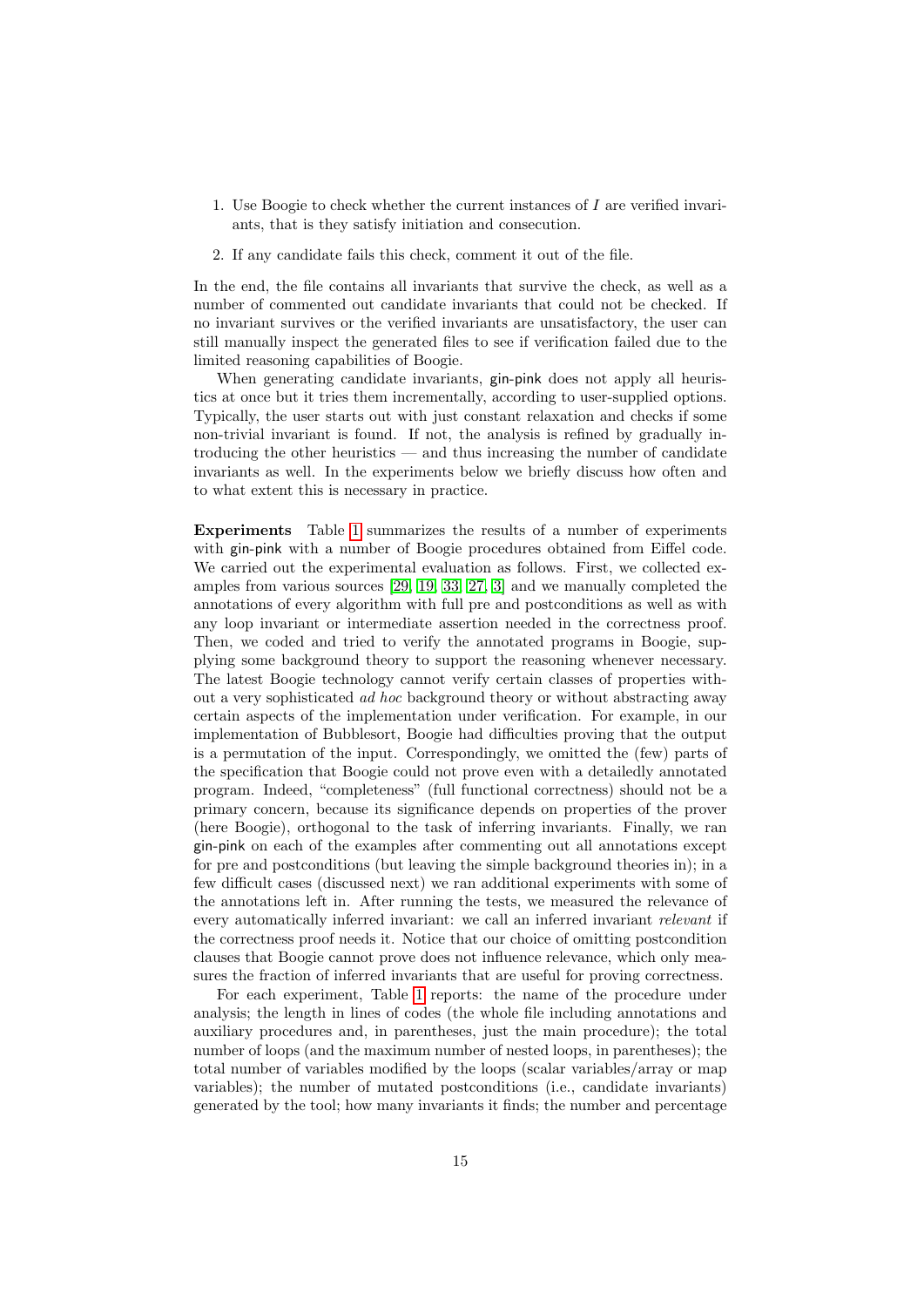| PROCEDURE                          | LOC     | # LP.                               | M.V.    | CND. | INV.           | REL.                              | Τ.   | SRC.                         |
|------------------------------------|---------|-------------------------------------|---------|------|----------------|-----------------------------------|------|------------------------------|
| <i>Array Partitioning</i> (v1)     | 58(22)  | 1<br>$\left(1\right)$               | $2 + 1$ | 38   | 9              | 3(33%)                            | 93   |                              |
| Array Partitioning (v2)            | 68(40)  | 3<br>$\left( 2\right)$              | $2 + 1$ | 45   | 2              | $2(100\%)$                        | 205  | $\left[29\right]$            |
| Array Stack Reversal               | 147(34) | $\overline{2}$<br>$\left(1\right)$  | $1+2$   | 134  | 4              | $(50\%)$<br>$\mathbf{2}^{\prime}$ | 529  |                              |
| <i>Array Stack Reversal</i> (ann.) | 147(34) | $\overline{2}$<br>$\left(1\right)$  | $1+2$   | 134  | 6              | 4(67%)                            | 516  |                              |
| Bubblesort                         | 69(29)  | $\overline{2}$<br>$\left( 2\right)$ | $2 + 1$ | 14   | $\overline{2}$ | $2(100\%)$                        | 65   | [33]                         |
| <i>Coincidence Count</i>           | 59(29)  | 1<br>$\left(1\right)$               | $3+0$   | 1351 | 1              | $1(100\%)$                        | 4304 | [27]                         |
| Dutch National Flag                | 77(43)  | 1<br>(1)                            | $3+1$   | 42   | 10             | $(20\%)$<br>$^{2}$                | 117  | 16                           |
| Dutch National Flag (ann.)         | 77(43)  | $\left(1\right)$                    | $3+1$   | 42   | 12             | 4(33%)                            | 122  | <sup>16</sup>                |
| Longest Common Sub. (ann.)         | 73(59)  | $\left( 2\right)$<br>4              | $2 + 2$ | 508  | 22             | (9%)<br>$\overline{2}$            | 4842 |                              |
| Majority Count                     | 48(37)  | 1<br>(1)                            | $3+0$   | 23   | 5.             | $2(40\%)$                         | 62   | 4, 32                        |
| Max of Array $(v1)$                | 27(17)  | 1<br>$\left(1\right)$               | $2+0$   | 13   | 1              | $1(100\%)$                        | 30   |                              |
| Max of Array $(v2)$                | 27(17)  | 1<br>$\left(1\right)$               | $2+0$   | 7    | 1              | $1(100\%)$                        | 16   |                              |
| Plateau                            | 53(29)  | 1<br>(1)                            | $3+0$   | 31   | 6              | $(50\%)$<br>3                     | 666  | $[19]$                       |
| Sequential Search (v1)             | 34(26)  | $\left(1\right)$<br>1               | $3+0$   | 45   | 9              | 5(56%)                            | 120  |                              |
| Sequential Search (v2)             | 29(21)  | $\left(1\right)$<br>1               | $3+0$   | 24   | 6              | $6(100\%)$                        | 58   |                              |
| <i>Shortest Path</i> (ann.)        | 57(44)  | 1<br>$\left(1\right)$               | $1+4$   | 23   | $\overline{2}$ | $2(100\%)$                        | 53   | $\lceil 3 \rceil$            |
| Stack Search                       | 196(49) | $\overline{2}$<br>$\left(1\right)$  | $1 + 3$ | 102  | 3              | $3(100\%)$                        | 300  |                              |
| Sum of Array                       | 26(15)  | 1<br>$\left(1\right)$               | $2+0$   | 13   | 1              | $1(100\%)$                        | 44   |                              |
| <i>Topological Sort</i> (ann.)     | 65(48)  | $\left(1\right)$<br>1               | $2 + 4$ | 21   | 3              | 2(67%)                            | 101  | $\left\lceil 31\right\rceil$ |
| <i>Welfare Crook</i>               | 53(21)  | $\left(1\right)$                    | $3+0$   | 20   | $\overline{2}$ | $2(100\%)$                        | 586  | 19                           |

<span id="page-15-0"></span>Table 1: Experiments with gin-pink.

of verified invariants that are relevant; the total run-time of gin-pink in seconds; the source (if any) of the implementation and the annotations. The experiments where performed on a PC equipped with an Intel Quad-Core 2.40 GHz CPU and 4 Gb of RAM, running Windows XP as guest operating system on a VirtualBox virtual machine hosted by Ubuntu GNU/Linux 9.04 with kernel 2.6.28.

Most of the experiments succeeded with the application of the most basic heuristics. Procedures *Coincidence Count* and *Longest Common Subsequence* are the only two cases that required a more sophisticated uncoupling strategy where two occurrences of the same constant within the same formula were modified to two different aged variables. This resulted in an explosion of the number of candidate invariants and consequently in an experiment running for over an hour.

A few programs raised another difficulty, due to Boogie's need for usersupplied loop invariants to help automated deduction. Boogie cannot verify any invariant in Shortest Path, Topological Sort, or Longest Common Subsequence without additional invariants obtained by means other than the application of the algorithm itself. On the other hand, the performance with programs  $Array$ Stack Reversal and Dutch National Flag improves considerably if user-supplied loop invariants are included, but fair results can be obtained even without any such annotation. Table [1](#page-15-0) reports both experiments, with and without usersupplied annotations.

More generally, Boogie's reasoning abilities are limited by the amount of information provided in the input file in the form of axioms and functions that postulate sound inference rules for the program at hand. We tried to limit this amount as much as possible by developing the necessary theories before tackling invariant generation. In other words, the axiomatizations provided are enough for Boogie to prove functional correctness with a properly annotated program, but we did not strengthen them only to ameliorate the inference of invariants. A richer axiomatization may have removed the need for user-supplied invariants in the programs considered.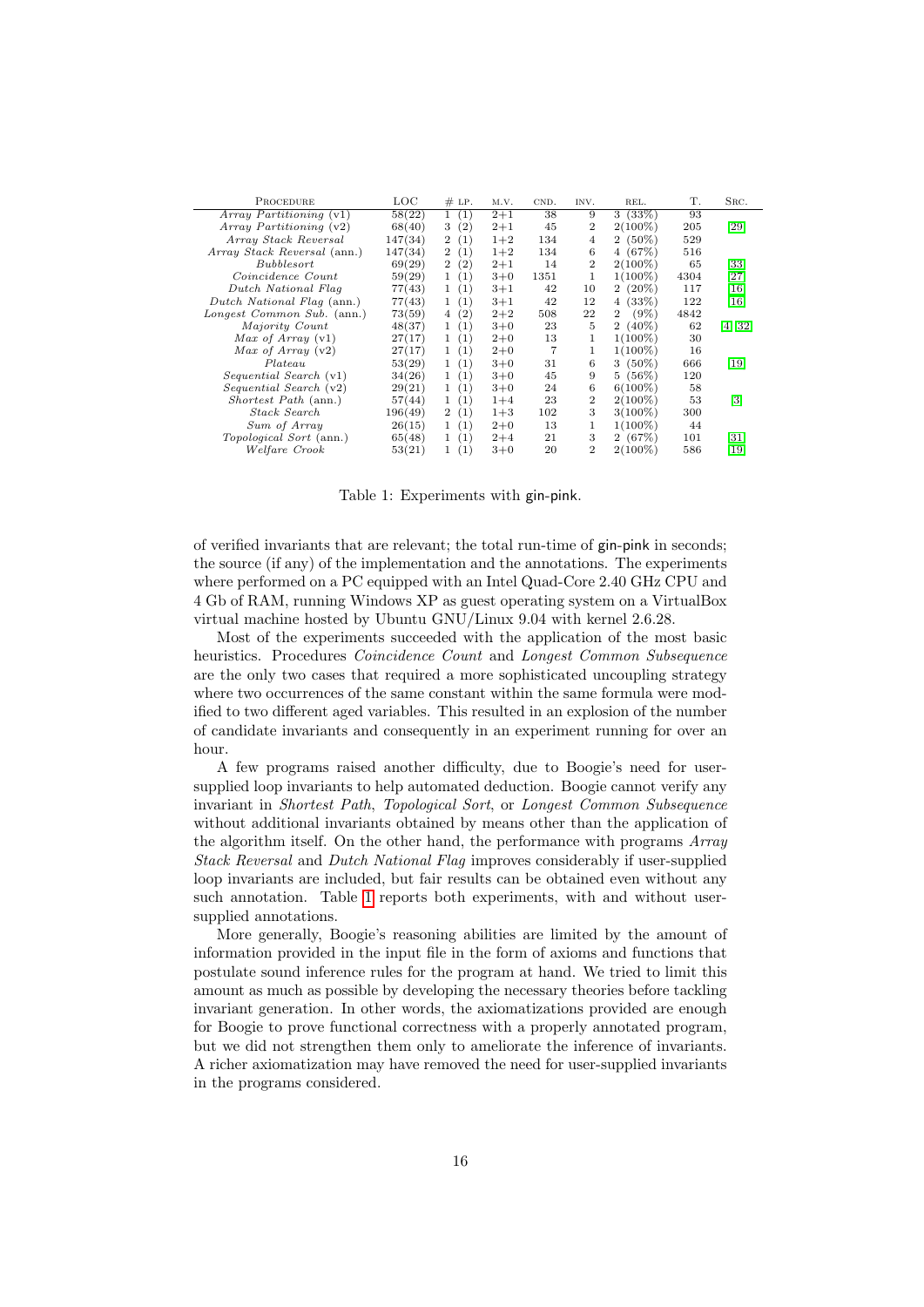# <span id="page-16-0"></span>6 Discussion and related work

#### 6.1 Discussion

The experiments in Section [5](#page-13-0) provide a partial, yet significant, assessment of the practicality and effectiveness of our technique for loop invariant inference. Two important factors to evaluate any inference technique deserve comment: relevance of the inferred invariants and scalability to larger programs.

A large portion of the invariants retrieved by  $\mathsf{gin}\text{-}\mathsf{pink}$  are relevant  $\mathsf{—}\text{ i.e.,}$ required for a functional correctness  $\text{proof}$  — and complex — i.e., involving first-order quantification over several program elements. To some extent, this is unsurprising because deriving invariants from postconditions ensures by construction that they play a central role in the correctness proof and that they are at least as complex as the postcondition.

As for scalability to larger programs, the main problem is the combinatorial explosion of the candidate invariants to be checked as the number of variables that are modified by the loop increases. In properly engineered code, each routine should not be too large or call too many other routines. The empirical observations mentioned in [\[24,](#page-22-3) Sec. 9] seem to support this assumption, which ensures that the candidate invariants do not proliferate and hence the inference technique can scale within reasonable limits. The examples of Section [5](#page-13-0) are not trivial in terms of length and complexity of loops and procedures, if the yardstick is well-modularized code. On the other hand, there is plenty of room for finessing the application order of the various heuristics in order to analyze the most "promising" candidates first; the Houdini approach [\[17\]](#page-22-4) might also be useful in this context. The investigation of these aspects belongs to future work.

### 6.2 Limitations

Relevant invariants obtained by postcondition mutation are most of the times significant, practically useful, and complementary to a large extent to the categories that are better tackled by other methods (see next sub-section). Still, the postcondition mutation technique cannot obtain every relevant invariant. Failures have two main different origins: conceptual limitations and shortcomings of the currently used technology.

The first category covers invariants that are not expressible as mutations of the postcondition. This is the case, in particular, whenever an invariant refers to a local variable whose final state is not mentioned in the postcondition. For example, the postcondition of procedure max in Section [2.1](#page-3-1) does not mention variable  $i$  because its final value  $n$  is not relevant for the correctness. Correspondingly, invariant  $i \leq n$  — which is involved in the partial correctness proof — cannot be obtained from by mutating the postcondition. A potential solution to these conceptual limitations is two-fold: on the one hand, many of these invariants that escape postcondition mutations can be obtained reliably with other inference techniques that do not require postconditions — this is the case of invariant  $i \leq n$  in procedure max which is retrieved automatically by Boogie. On the other hand, if we can augment postconditions with complete information about local variables, the mutation approach can have a chance to work. In the case of max, a dynamic technique could suggest the supplementary postcondition  $i \leq n \wedge i \geq n$  which would give the sought invariant by dropping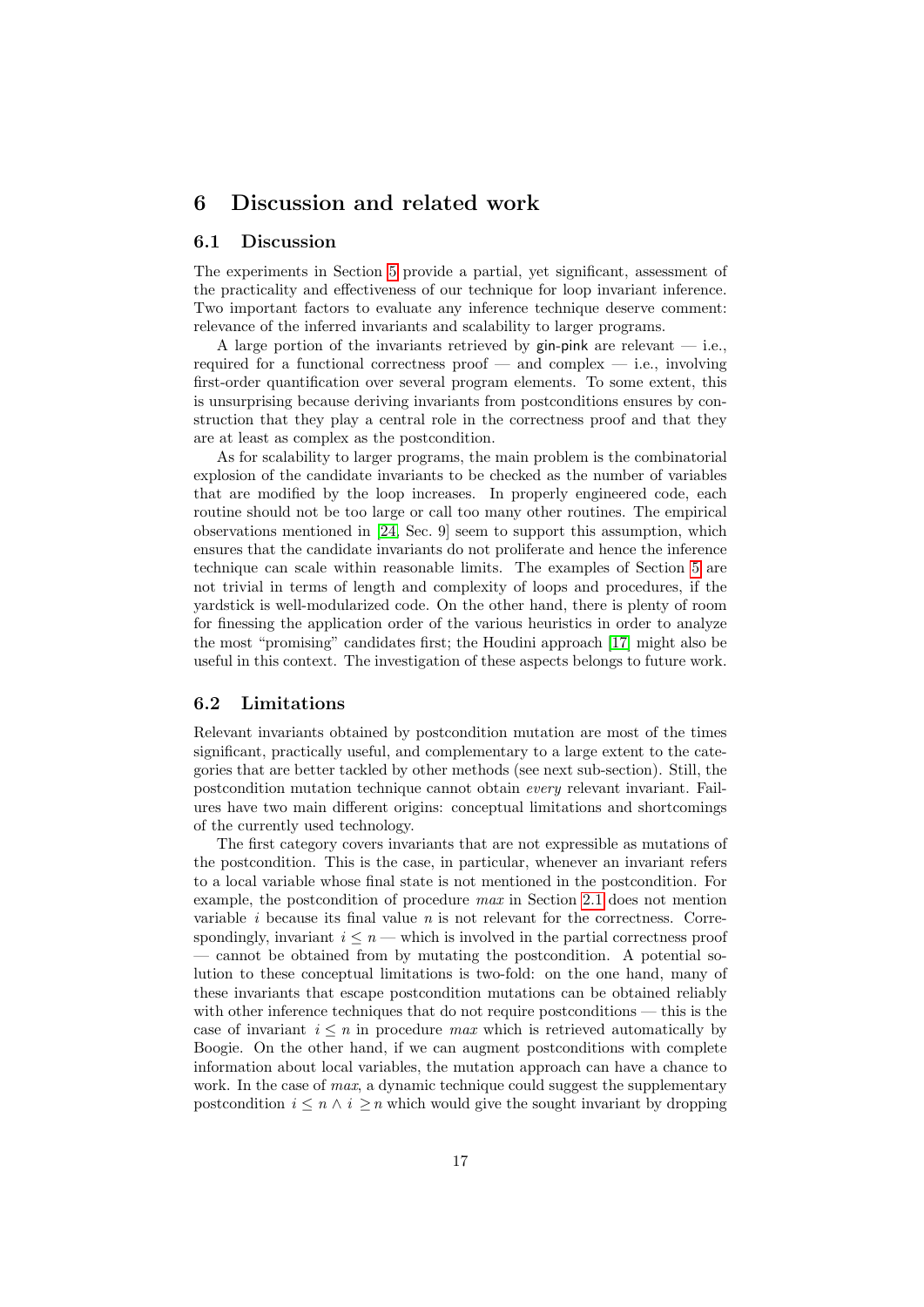the second conjunct.

Shortcomings of the second category follow from limitations of state-of-theart automated theorem provers, which prevent reasoning about certain interesting classes of algorithms. For the sake of illustration, consider the following idealized[4](#page-17-0) implementation of Newton's algorithm for the square root of a real number, more precisely the variant known as the Babylonian algorithm (we ignore numerical precision issues) [\[29\]](#page-23-1):

```
square_root (a: REAL): REAL
  require a \geq 0local y: REAL
  do
     from Result := 1; y := auntil Result = yloop
        Result := (Result + y)/2y := a / \text{Result}end
  ensure Result \geq 0 \wedge Result * Result = a
```
Postcondition mutations would correctly find invariant **Result**  $* y = a$  (by term dropping and uncoupling), but Boogie cannot verify that it is an invariant because the embedded theorem prover Z3 does not handle reasoning about properties of products of numeric variables [\[27\]](#page-23-4). If we can verify by other means that a candidate is indeed an invariant, the postcondition mutation technique of this paper would be effective over additional classes of programs.

### 6.3 Related work

The amount of research work on the automated inference of invariants is formidable and spread over more than three decades; this reflects the cardinal role that invariants play in the formal analysis and verification of programs. This section outlines a few fundamental approaches and provides some evidence that this paper's technique is complementary, in terms of kinds of invariants inferred, to previously published approaches. For more references, in particular regarding software engineering applications, see the "related work" section of [\[15\]](#page-22-5).

Static methods Historically, the earliest methods for invariant inference where static as in the pioneering work of Karr [\[23\]](#page-22-6). Abstract interpretation and the constraint-based approach are the two most widespread frameworks for static invariant inference (see also [\[6,](#page-21-1) Chap. 12]).

Abstract interpretation is, roughly, a symbolic execution of programs over abstract domains that over-approximates the semantics of loop iteration. Since the seminal work by Cousot and Cousot [\[10\]](#page-21-2), the technique has been updated and extended to deal with features of modern programming languages such as object-orientation and heap memory-management (e.g., [\[28,](#page-23-6) [8\]](#page-21-3)).

Constraint-based techniques rely on sophisticated decision procedures over non-trivial mathematical domains (such as polynomials or convex polyhedra)

<span id="page-17-0"></span><sup>&</sup>lt;sup>4</sup>The routine does assumes infinite-precision reals and does not terminate.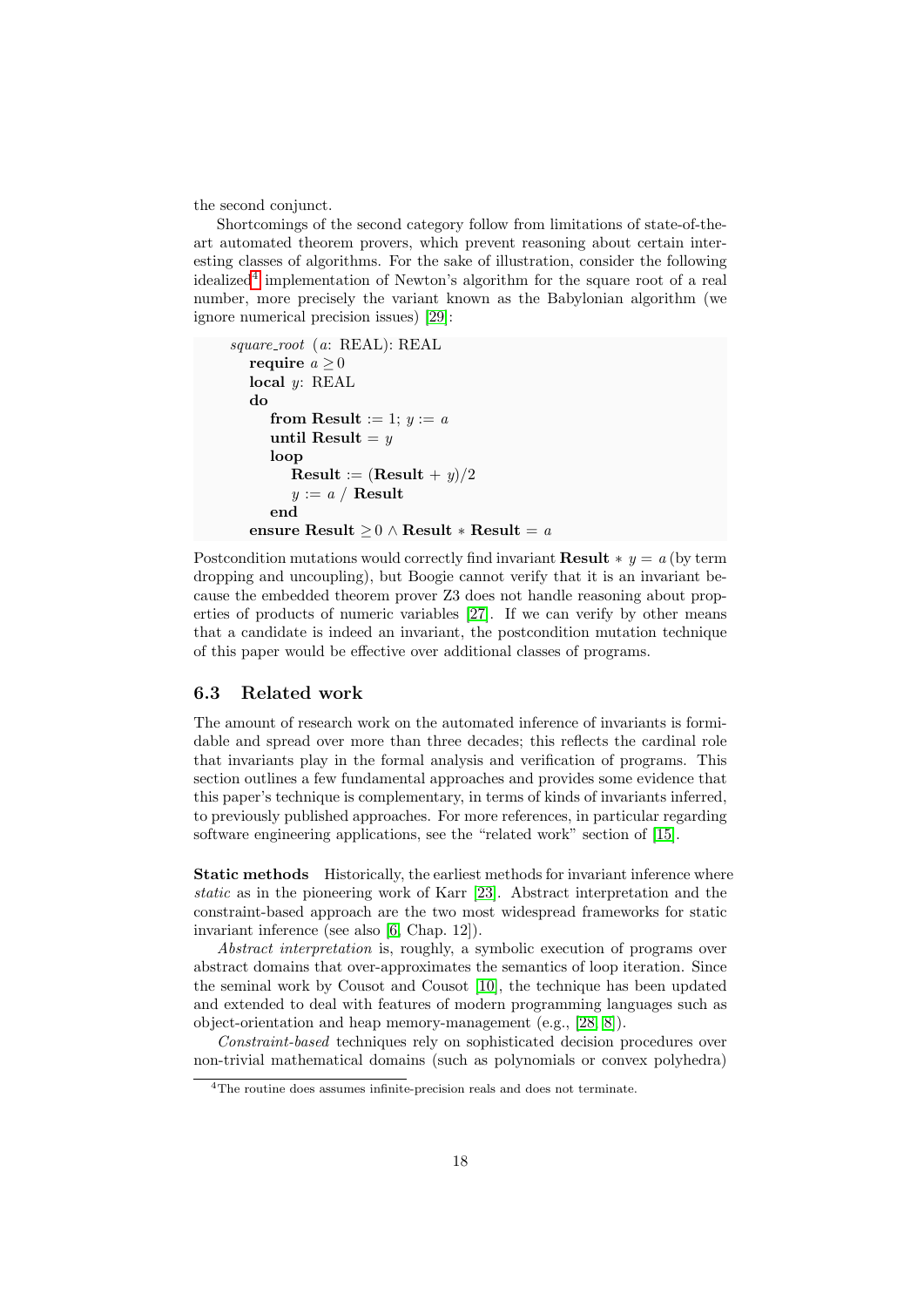to represent concisely the semantics of loops with respect to certain template properties.

Static methods are sound — as is the technique introduced in this paper — and often complete with respect to the class of invariants that they can infer. Soundness and completeness are achieved by leveraging the decidability of the underlying mathematical domains they represent; this implies that the extension of these techniques to new classes of properties is often limited by undecidability. In fact, state-of-the-art static techniques can mostly infer invariants in the form of "well-behaving" mathematical domains such as linear inequalities [\[11,](#page-21-4) [9\]](#page-21-5), polynomials [\[38,](#page-23-7) [37\]](#page-23-8), restricted properties of arrays [\[7,](#page-21-6) [5,](#page-21-7) [20\]](#page-22-7), and linear arithmetic with uninterpreted functions [\[1\]](#page-20-1). Loop invariants in these forms are extremely useful but rarely sufficient to prove full functional correctness of programs. In fact, one of the main successes of abstract interpretation has been the development of sound but incomplete tools [\[2\]](#page-20-2) that can verify the absence of simple and common programming errors such as division by zero or void dereferencing. Static techniques for invariant inference are now routinely part of modern static checkers such as ESC/Java [\[18\]](#page-22-8), Boogie/Spec# [\[26\]](#page-22-1), and Why/Krakatoa/Caduceus [\[22\]](#page-22-9).

The technique of the present paper is complementary to most static techniques in terms of the kinds of invariant that it can infer, because it derives invariants directly from postconditions. In this respect "classic" static inference and our inference by means of postcondition mutation can fruitfully work together to facilitate functional verification; to some extent this happens already when complementing Boogie's built-in facilities for invariant inference with our own technique.

[\[34,](#page-23-9) [21,](#page-22-10) [13,](#page-21-8) [25,](#page-22-11) [24\]](#page-22-3) are the approaches that, for different reasons, share more similarities with ours. To our knowledge, [\[34,](#page-23-9) [21,](#page-22-10) [13,](#page-21-8) [25\]](#page-22-11) are the only other works applying a static approach to derive loop invariants from annotations. [\[21\]](#page-22-10) relies on user-provided assertions nested within loop bodies and essentially tries to check whether they hold as invariants of the loop. This does not release the burden of writing annotations nested within the code, which is quite complex as opposed to providing only contracts in the form of pre and postconditions. In practice, the method of [\[21\]](#page-22-10) works only when the user-provided annotations are very close to the actual invariant; in fact the few examples where the technique works are quite simple and the resulting invariants are usually obtainable by other techniques that do not need annotations. [\[13\]](#page-21-8) briefly discusses deriving the invariant of a for loop from its postcondition, within a framework for reasoning about programs written in a specialized programming language. [\[25\]](#page-22-11) also leverages specifications to derive intermediate assertions, but focusing on lower-level and type-like properties of pointers. On the other hand, [\[34\]](#page-23-9) derives candidate invariants from postconditions in a very different setting than ours, with symbolic execution and model-checking techniques.

Finally, [\[24\]](#page-22-3) derives complex loop invariants by first encoding the loop semantics as recurring relations and then instructing a rewrite-based theorem prover to try to remove the dependency on the iterator variable(s) in the relations. It shares with our work a practical attitude that favors powerful heuristics over completeness and leverages state-of-the-art verification tools to boost the inference of additional annotations.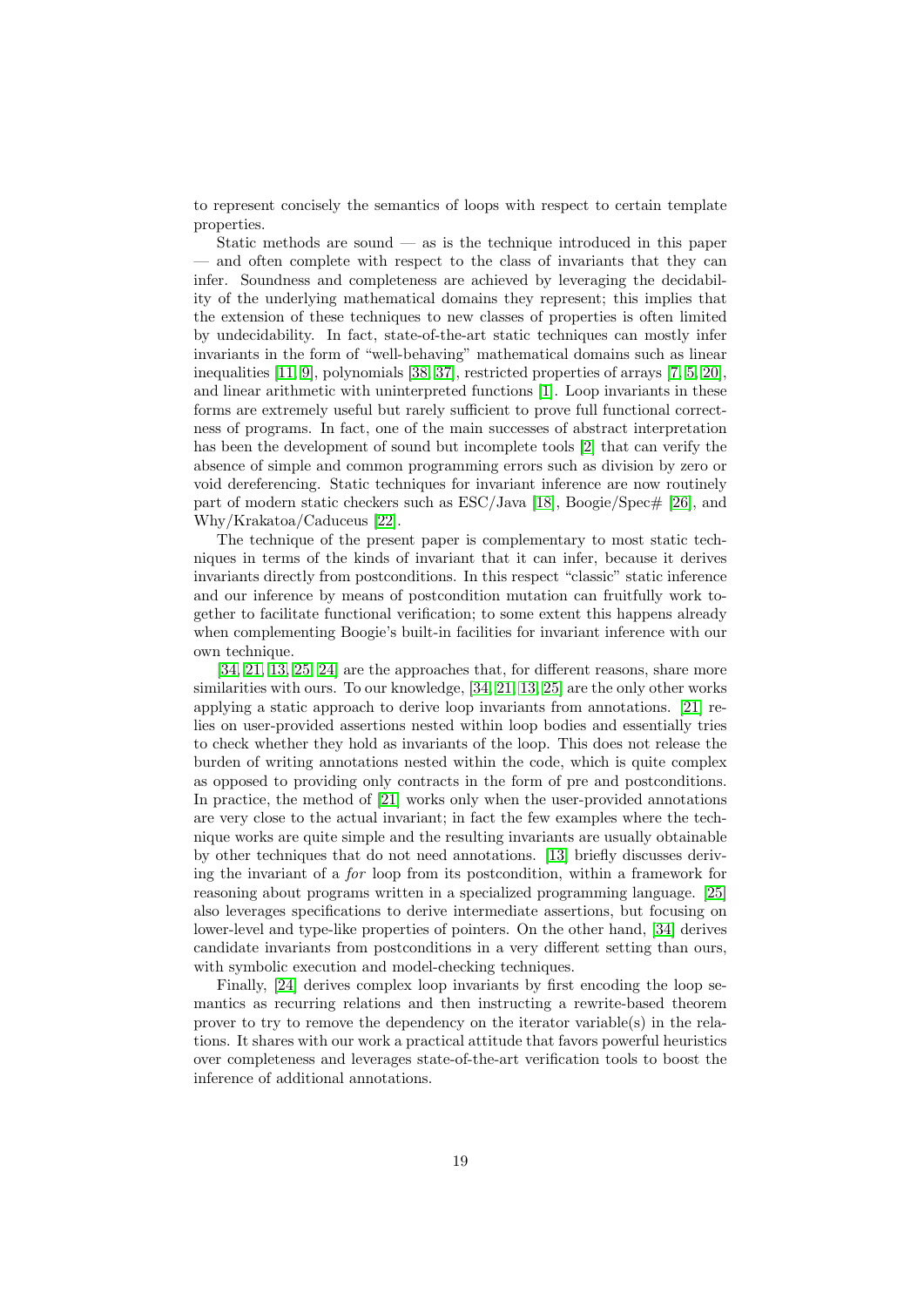Dynamic methods More recently, dynamic techniques have been applied to invariant inference. The Daikon approach of Ernst et al. [\[15\]](#page-22-5) showed that dynamic inference is practical and sprung much derivative work (e.g., [\[35,](#page-23-10) [12,](#page-21-9) [36\]](#page-23-11) and many others). In a nutshell, the Daikon approach consists in testing a large number of candidate properties against several program runs; the properties that are not violated in any of the runs are retained as "likely" invariants. This implies that the inference is not sound but only an "educated guess": dynamic invariant inference is to static inference what testing is to program proofs. Nonetheless, just like testing is quite effective and useful in practice, dynamic invariant inference is efficacious and many of the guessed invariants are indeed sound.

Our approach shares with the Daikon approach the idea of guessing a candidate invariant and testing it a *posteriori*. There is an obvious difference between our approach, which retains only invariants that can be soundly verified, and dynamic inference techniques, which rely on a finite set of tests. A deeper difference is that Daikon guesses candidate invariants almost blindly, by trying out a pre-defined set of user-provided templates (including comparisons between variables, simple inequalities, and simple list comprehensions). On the contrary, our technique assumes the availability of contracts (and postconditions in particular) and leverages it to restrict quickly the state-space of search and get to goodquality loop invariants in a short time. As it is the case for static techniques, dynamic invariant inference methods can also be usefully combined with our technique, in such a way that invariants discovered by dynamic methods boost the application of the postcondition-mutation approach.

Program construction Classical formal methods for program construction [\[14,](#page-21-10) [19,](#page-22-0) [29,](#page-23-1) [32\]](#page-23-5) have first described the idea of deriving loop invariants from postconditions. Several of the heuristics that we discussed in Section [2](#page-3-0) are indeed a rigorous and detailed rendition of some ideas informally presented in [\[29,](#page-23-1) [19\]](#page-22-0). In addition, the focus of the seminal work on program construction is to derive systematically an implementation from a complete functional specification. In this paper the goal is instead to enrich the assertions of an already implemented program and to exploit its contracts to annotate the code with useful invariants that facilitate a functional correctness proof.

# 7 Conclusion and future work

As we hope to have shown, taking advantage of postconditions makes it possible to obtain loop invariants through effective techniques — not as predictable as the algorithms that yield verification conditions for basic constructs such as assignments and conditionals, but sufficiently straightforward to be applied by tools, and yielding satisfactory results in many practical cases.

The method appears general enough, covering most cases in which a programmer with a strong background in Hoare logic would be able at some effort to derive the invariant, but a less experienced one would be befuddled. So it does appear to fill what may be the biggest practical obstacle to automatic program proving.

The method requires that the programmer (or a different person, the "proof engineer", complementing the programmer's work, as testers traditionally do)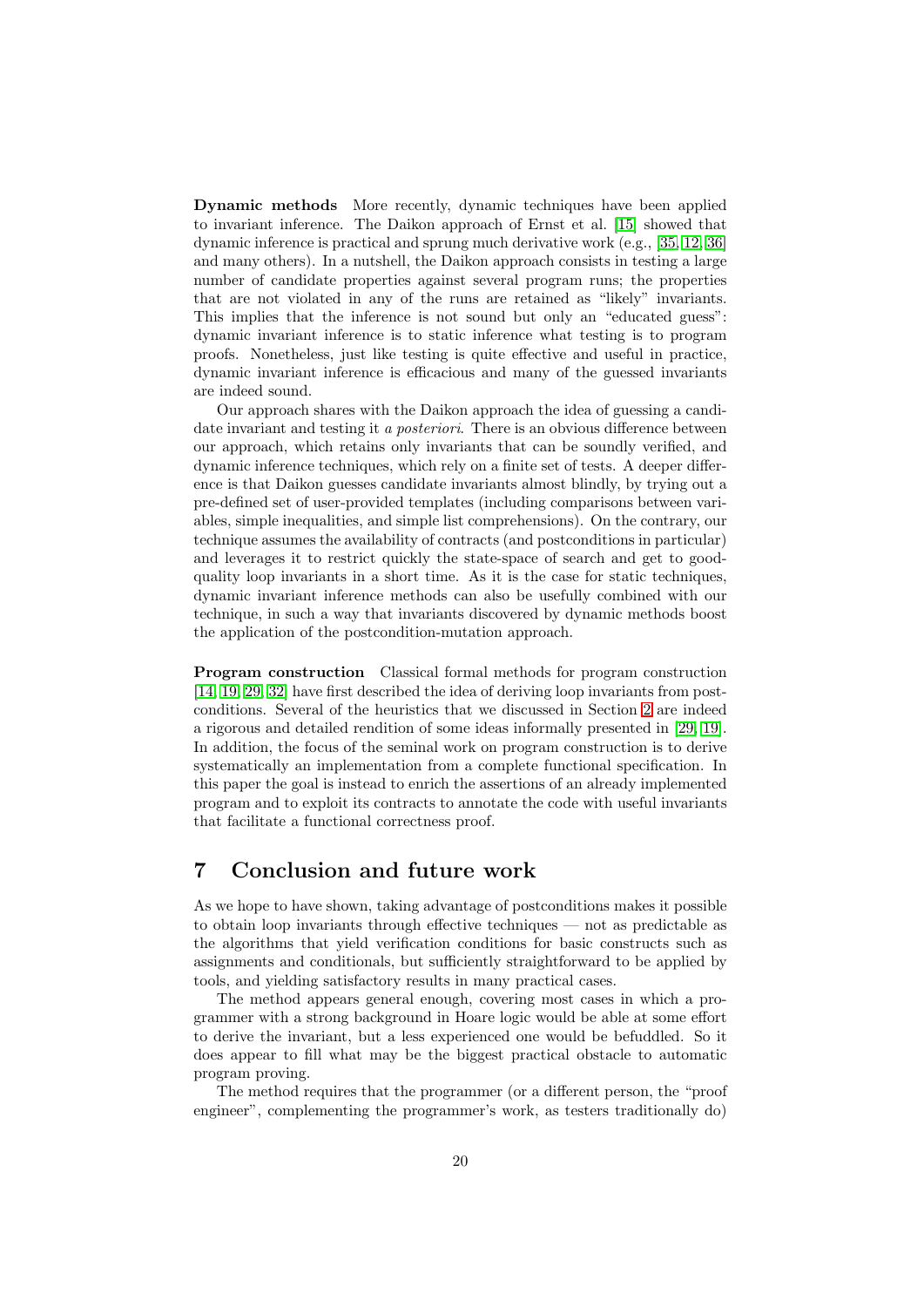provide the postcondition for every routine. As has been discussed in Section [1,](#page-0-1) we feel that this is a reasonable expectation for serious development, reflected in the Design by Contract methodology. For some people, however, the very idea of asking programmers or other members of a development team to come up with contracts of any kind is unacceptable. With such an a priori assumption, the results of this paper will be of little practical value; the only hope is to rely on invariant inference techniques that require the program only (complemented, in approaches such as Daikon, by test results and a repertoire of invariant patterns).

Some of the results that the present approach yields (sometimes trivially) when it is applied manually, are not yet available through the tools used in the current implementation of gin-pink. Although undecidability results indicate that program proving will never succeed in all possible cases, it is fair to expect that many of these limitations — such as those following from Z3's current inability to handle properties of products of variables — will go away as proof technology continues to progress.

We believe that the results reported here can play a significant role in the effort to make program proving painless and even matter-of-course. So in addition to the obvious extensions — making sure the method covers all effective patterns of postcondition mutation, and taking advantage of progress in theorem prover technology — our most important task for the near future is to integrate the results of this article, as unobtrusively as possible for the practicing programmer, in the background of a verification environment for contracted object-oriented software components.

Acknowledgements. A preliminary version of this work has been presented at the IFIP TC2 WG 2.3 meeting in Lachen, Switzerland, March 2010. The authors thank the attendees for their useful comments and criticism.

## References

- <span id="page-20-1"></span>[1] Dirk Beyer, Thomas A. Henzinger, Rupak Majumdar, and Andrey Rybalchenko. Invariant synthesis for combined theories. In Byron Cook and Andreas Podelski, editors, Proceedings of the 8th International Conference on Verification, Model Checking, and Abstract Interpretation (VM-CAI'07), volume 4349 of Lecture Notes in Computer Science, pages 378– 394. Springer, 2007.
- <span id="page-20-2"></span>[2] Bruno Blanchet, Patrick Cousot, Radhia Cousot, Jérôme Feret, Laurent Mauborgne, Antoine Min´e, David Monniaux, and Xavier Rival. A static analyzer for large safety-critical software. In Proceedings of the 2003 ACM SIGPLAN Conference on Programming Language Design and Implementation (PLDI'03), pages 196–207. ACM, 2003.
- <span id="page-20-0"></span>[3] Sascha Böhme, K. Rustan M. Leino, and Burkhart Wolff. HOL-Boogie — an interactive prover for the Boogie program-verifier. In Otmane A¨ıt Mohamed, César Muñoz, and Sofiène Tahar, editors, Proceedings of the 21st International Conference on Theorem Proving in Higher Order Logics (TPHOLs'08), volume 5170 of Lecture Notes in Computer Science, pages 150–166. Springer, 2008.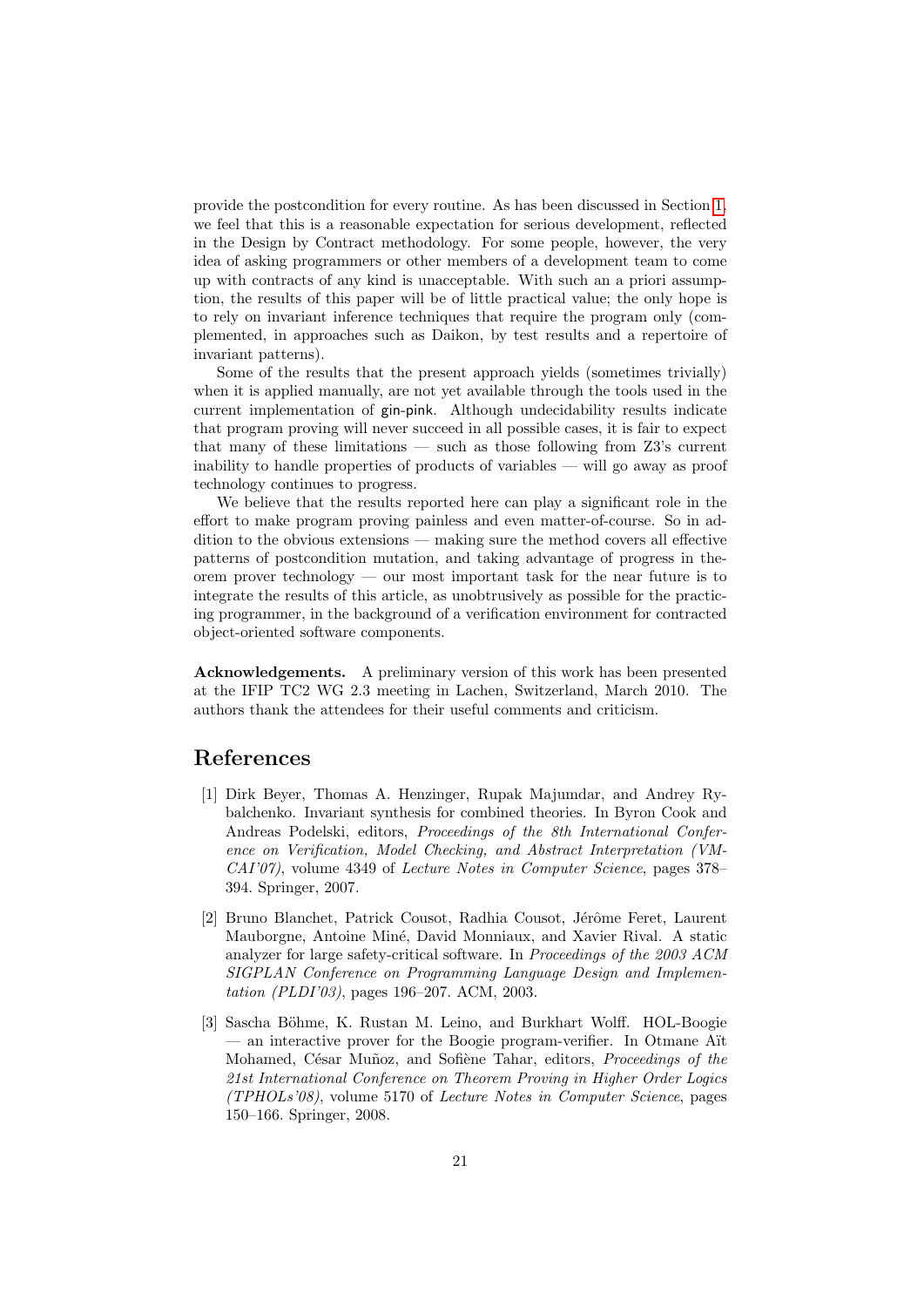- <span id="page-21-0"></span>[4] Robert S. Boyer and J. Strother Moore. MJRTY: A fast majority vote algorithm. In Automated Reasoning: Essays in Honor of Woody Bledsoe, pages 105–118, 1991.
- <span id="page-21-7"></span>[5] Marius Bozga, Peter Habermehl, Radu Iosif, Filip Konečný, and Tomáš Vojnar. Automatic verification of integer array programs. In Ahmed Bouajjani and Oded Maler, editors, Proceedings of the 21st International Conference on Computer Aided Verification (CAV'09), volume 5643 of Lecture Notes in Computer Science, pages 157–172. Springer, 2009.
- <span id="page-21-1"></span>[6] Aaron R. Bradley and Zohar Manna. The Calculus of Computation. Springer, 2007.
- <span id="page-21-6"></span>[7] Aaron R. Bradley, Zohar Manna, and Henny B. Sipma. What's decidable about arrays? In E. Allen Emerson and Kedar S. Namjoshi, editors, Proceedings of the 7th International Conference on Verification, Model Checking, and Abstract Interpretation (VMCAI'06), volume 3855 of Lecture Notes in Computer Science, pages 427–442. Springer, 2006.
- <span id="page-21-3"></span>[8] Bor-Yuh Evan Chang and K. Rustan M. Leino. Abstract interpretation with alien expressions and heap structures. In Radhia Cousot, editor, Proceedings of the 6th International Conference on Verification, Model Checking, and Abstract Interpretation (VMCAI'05), volume 3385 of Lecture Notes in Computer Science, pages 147–163. Springer, 2005.
- <span id="page-21-5"></span>[9] Michael Colón, Sriram Sankaranarayanan, and Henny Sipma. Linear invariant generation using non-linear constraint solving. In Jr. Warren A. Hunt and Fabio Somenzi, editors, Proceedings of the 15th International Conference on Computer Aided Verification(CAV'03), volume 2725 of Lecture Notes in Computer Science, pages 420–432. Springer, 2003.
- <span id="page-21-2"></span>[10] Patrick Cousot and Radhia Cousot. Abstract interpretation: A unified lattice model for static analysis of programs by construction or approximation of fixpoints. In Proceedings of the 4th Annual ACM Symposium on Principles of Programming Languages (POPL'77), pages 238–252, 1977.
- <span id="page-21-4"></span>[11] Patrick Cousot and Nicolas Halbwachs. Automatic discovery of linear restraints among variables of a program. In Proceedings of the 5th Annual ACM Symposium on Principles of Programming Languages (POPL'78), pages 84–96, 1978.
- <span id="page-21-9"></span>[12] Christoph Csallner, Nikolai Tillman, and Yannis Smaragdakis. DySy: dynamic symbolic execution for invariant inference. In Wilhelm Schäfer, Matthew B. Dwyer, and Volker Gruhn, editors, *Proceedings of the 30th* International Conference on Software Engineering (ICSE'08), pages 281– 290. ACM, 2008.
- <span id="page-21-8"></span>[13] Guido de Caso, Diego Garbervetsky, and Daniel Gorín. Reducing the number of annotations in a verification-oriented imperative language. In Proceedings of Automatic Program Verification, 2009.
- <span id="page-21-10"></span>[14] Edsger W. Dijkstra. A Discipline of Programming. Prentice Hall, 1976.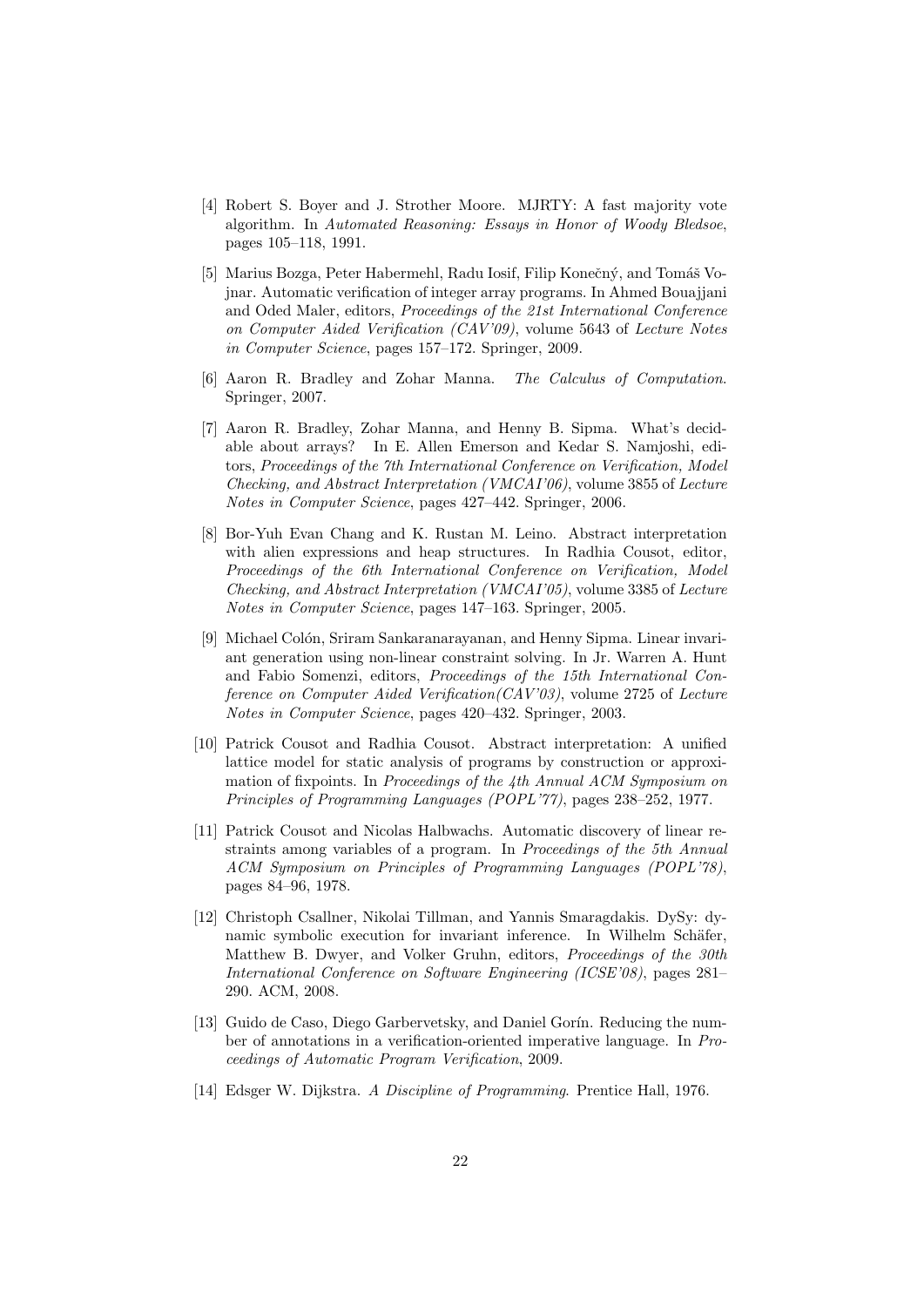- <span id="page-22-5"></span>[15] Michael D. Ernst, Jake Cockrell, William G. Griswold, and David Notkin. Dynamically discovering likely program invariants to support program evolution. IEEE Transactions of Software Engineering, 27(2):99–123, 2001.
- <span id="page-22-2"></span>[16] Jean-Christophe Filliâtre. The WHY verification tool, 2009. Version 2.18, http://proval.lri.fr.
- <span id="page-22-4"></span>[17] Cormac Flanagan and K. Rustan M. Leino. Houdini, an annotation assistant for ESC/Java. In Proceedings of the International Symposium of Formal Methods Europe (FME'01), volume 2021 of Lecture Notes in Computer Science, pages 500–517. Springer, 2001.
- <span id="page-22-8"></span>[18] Cormac Flanagan, K. Rustan M. Leino, Mark Lillibridge, Greg Nelson, James B. Saxe, and Raymie Stata. Extended static checking for Java. In Proceedings of the 2002 ACM SIGPLAN Conference on Programming Language Design and Implementation (PLDI'02), volume 37(5) of SIGPLAN Notices, pages 234–245. ACM, 2002.
- <span id="page-22-0"></span>[19] David Gries. The science of programming. Springer-Verlag, 1981.
- <span id="page-22-7"></span>[20] Thomas A. Henzinger, Thibaud Hottelier, Laura Kovács, and Andrei Voronkov. Invariant and type inference for matrices. In Proceedings of the 11th International Conference on Verification, Model Checking, and Abstract Interpretation (VMCAI'10), Lecture Notes in Computer Science. Springer, 2010.
- <span id="page-22-10"></span>[21] Mikoláš Janota. Assertion-based loop invariant generation. In *Proceedings* of the 1st International Workshop on Invariant Generation (WING'07), 2007.
- <span id="page-22-9"></span>[22] Claude Marché Jean-Christophe Filliâtre. The Why/Krakatoa/Caduceus platform for deductive program verification. In Werner Damm and Holger Hermanns, editors, Proceedings of the 19th International Conference on Computer Aided Verification (CAV'07), volume 4590 of Lecture Notes in Computer Science, pages 173–177. Springer, 2007.
- <span id="page-22-6"></span>[23] Michael Karr. Affine relationships among variables of a program. Acta Informatica, 6:133–151, 1976.
- <span id="page-22-3"></span>[24] Laura Kovács and Andrei Voronkov. Finding loop invariants for programs over arrays using a theorem prover. In Marsha Chechik and Martin Wirsing, editors, Proceedings of the 12th International Conference on Fundamental Approaches to Software Engineering (FASE'09), volume 5503 of Lecture Notes in Computer Science, pages 470–485. Springer, 2009.
- <span id="page-22-11"></span>[25] Shuvendu K. Lahiri, Shaz Qadeer, Juan P. Galeotti, Jan W. Voung, and Thomas Wies. Intra-module inference. In Ahmed Bouajjani and Oded Maler, editors, Proceedings of the 21st International Conference on Computer Aided Verification (CAV'09), volume 5643 of Lecture Notes in Computer Science, pages 493–508. Springer, 2009.
- <span id="page-22-1"></span>[26] K. Rustan M. Leino. This is Boogie 2. (Manuscript KRML 178) http://research.microsoft.com/en-us/projects/boogie/, June 2008.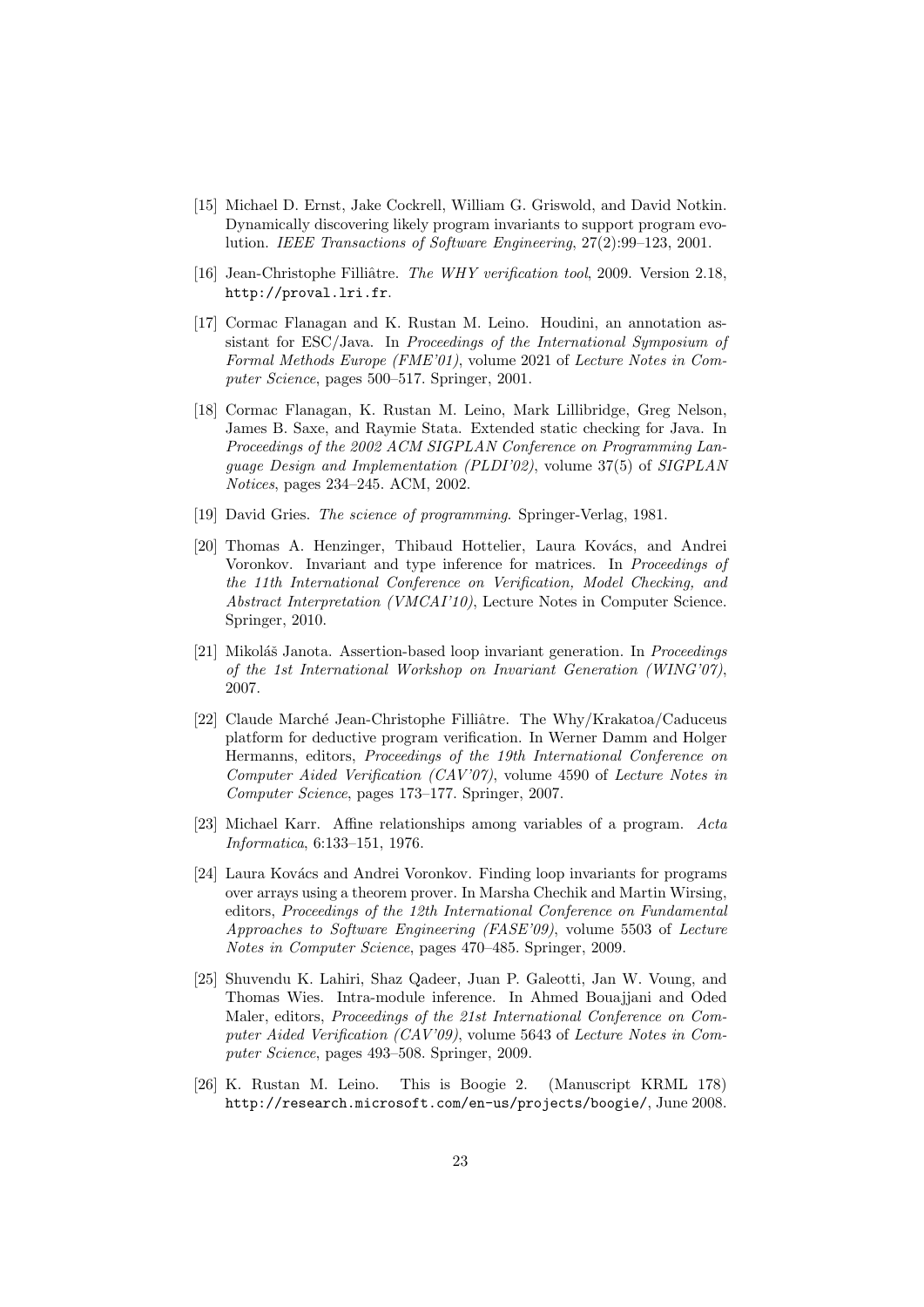- <span id="page-23-4"></span>[27] K. Rustan M. Leino and Rosemary Monahan. Reasoning about comprehensions with first-order SMT solvers. In Sung Y. Shin and Sascha Ossowski, editors, Proceedings of the 2009 ACM Symposium on Applied Computing (SAC'09), pages 615–622. ACM Press, 2009.
- <span id="page-23-6"></span>[28] Francesco Logozzo. Automatic inference of class invariants. In Bernhard Steffen and Giorgio Levi, editors, Proceedings of the 5th International Conference on Verification, Model Checking, and Abstract Interpretation (VM-CAI'04), volume 2937 of Lecture Notes in Computer Science, pages 211– 222. Springer, 2004.
- <span id="page-23-1"></span>[29] Bertrand Meyer. A basis for the constructive approach to programming. In Simon H. Lavington, editor, Proceedings of IFIP Congress 1980, pages 293–298, 1980.
- <span id="page-23-0"></span>[30] Bertrand Meyer. Object-oriented software construction. Prentice Hall, 2nd edition, 1997.
- <span id="page-23-2"></span>[31] Bertrand Meyer. Touch of Class: learning to program well with objects and contracts. Springer, 2009.
- <span id="page-23-5"></span>[32] Carroll Morgan. Programming from Specifications. Prentice Hall, 2nd edition, 1994.
- <span id="page-23-3"></span>[33] Ian Parberry and William Gasarch. Problems on Algorithms. http://www.eng.ent.edu/ian/books/free/, 2002.
- <span id="page-23-9"></span>[34] Corina S. Păsăreanu and Willem Visser. Verification of Java programs using symbolic execution and invariant generation. In Proceedings of the 11th International SPIN Workshop on Model Checking Software, volume 2989 of Lecture Notes in Computer Science, pages 164–181. Springer, 2004.
- <span id="page-23-10"></span>[35] Jeff H. Perkings and Michael D. Ernst. Efficient incremental algorithms for dynamic detection of likely invariants. In Richard N. Taylor and Matthew B. Dwyer, editors, Proceedings of the 12th ACM SIG-SOFT International Symposium on Foundations of Software Engineering (SIGSOFT'04/FSE-12), pages 23–32. ACM, 2004.
- <span id="page-23-11"></span>[36] Nadia Polikarpova, Ilinca Ciupa, and Bertrand Meyer. A comparative study of programmer-written and automatically inferred contracts. In Proceedings of the ACM/SIGSOFT International Symposium on Software Testing and Analysis (ISSTA'09), pages 93–104, 2009.
- <span id="page-23-8"></span>[37] Enric Rodríguez-Carbonell and Deepak Kapur. Generating all polynomial invariants in simple loops. Journal of Symbolic Computation, 42(4):443– 476, 2007.
- <span id="page-23-7"></span>[38] Sriram Sankaranarayanan, Henny Sipma, and Zohar Manna. Non-linear loop invariant generation using Gröbner bases. In Neil D. Jones and Xavier Leroy, editors, Proceedings of the 31st ACM SIGPLAN-SIGACT Symposium on Principles of Programming Languages (POPL'04), pages 318–329. ACM, 2004.